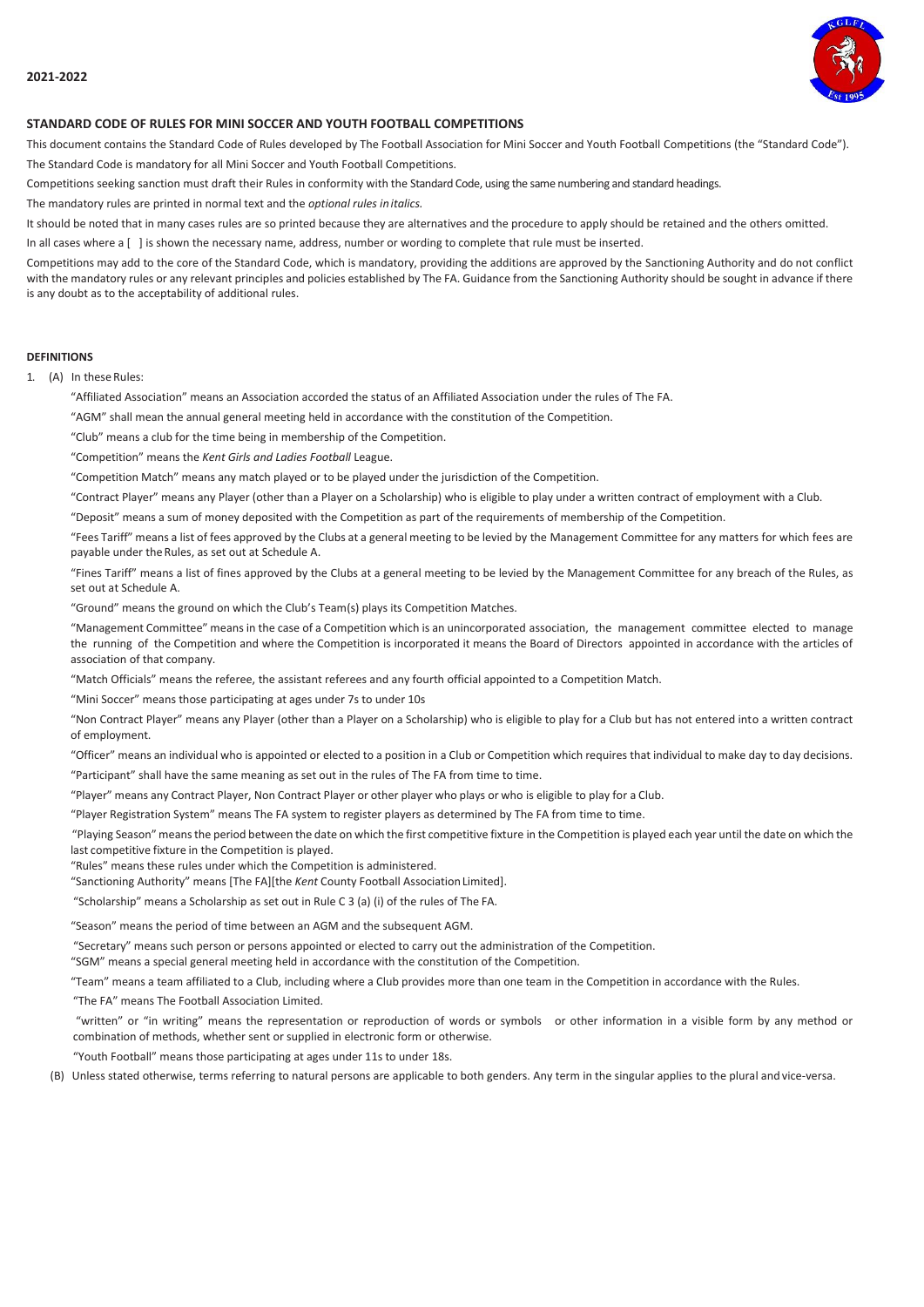# **GOVERNANCE RULES**

# **COMPETITION NAME AND CONSTITUTION**

 $\overline{2}$ 

- (A) The Competition will be known as ["*KGLFL*"] (or such other name as the Competition may adopt). The Clubs participating in the Competition must be members of the Competition. A Club which ceases to exist or which ceases to be entitled to play in the Competition for any reason whatsoever shall thereupon automatically cease to be a member of the Competition.
- (B) This Competition shall consist of not more than *100* Clubs *and 400* Teams approved by the Sanctioning Authority.
- (C) The geographical area covered by the Competition membership shall be *Kent*
- (D) The administration of the Competition under these Rules will be carried out by the Competition acting (save where otherwise specifically mentioned herein) through the Management Committee in accordance with the rules, regulations and policies of The FA.
- (E) All Clubs shall adhere to the Rules. Every Club shall be deemed, as a member of the Competition to have accepted the Rules and to have agreed to abide by the decisions of the Management Committee in relation thereto, subject to the provisions of Rule 7.
- (F) The Rules are taken from the Standard Code of Rulesfor Youth Competitions(the "Standard Code") determined by The FA from time to time. In the event of any omissions from the Standard Code then the requirements of the Standard Code shall be deemed to apply to the Competition.
- (G) All Clubs must be affiliated to an Affiliated Association and their names and particulars shall be returned annually by the appointed date in a manner prescribed by the Sanctioning Authority and must have a constitution approved by the Sanctioning Authority. Failure to comply with this Rule will result in a fine in accordance with the Fines Tariff.

This Competition shall apply annually for sanction to the Sanctioning Authority and the constituent Teams of Clubs may be grouped in divisions, *each not exceeding 12 in number.*

- (H) Inclusivity and Non-discrimination
	- (i) The Competition and each Club must be committed to promoting inclusivity and to eliminating all forms of discrimination and should abide and adhere to The FA Equality Policy and any legislative requirements (to include those contained in the Equality Act 2010).
	- (ii) This Competition and each Club must make every effort to promote equality by treating people fairly and with respect, by recognising that inequalities may exist, by taking steps to address them and by providing access and opportunities for all members of the community, irrespective of age, gender, gender reassignment, sexual orientation, marital status, race, nationality, ethnic origin, colour, religion or belief, ability or disability orotherwise.
	- (iii) Any alleged breach of the Equality Act 2010 legislation must be referred to the appropriate Sanctioning Authority forinvestigation.
- (I) Clubs must comply with the provisions of any initiatives of The FA which are adopted by the Competition including, but not limited to, Charter Standard and RESPECT programmes. Failure to comply with this Rule will result in a fine in accordance with the Fines Tariff.
- (J) All Participants shall abide by The Football Association Regulations for Safeguarding Children as determined by The FA from time to time.
- (K) Clubsshall not enter any of their Teams playing at a particular age group in the Competition in any other competition (with the exception of FA and County FA Competitions) except with the written consent of the Management Committee. Failure to comply with this Rule will result in a fine in accordance with the FinesTariff.
- (L) At the AGM or a SGM called for the purpose, a majority of the delegates present shall have power to decide or adjust the constitution of the divisions at their discretion. When necessary this Rule shall take precedence over Rule 22.

#### **CLUB NAME**

3. Any Club wishing to change its name must obtain permission from the Sanctioning Authority and from the Management Committee. Failure to comply with this Rule will result in a fine in accordance with the Fines Tariff.

#### **ENTRY FFE, SUBSCRIPTION, DEPOSIT**

4. (A) Applications by Clubs for admission to the Competition or the entry of an additional Team(s) from the same Club must be made in writing to the Secretary and must be accompanied by an entry fee per Team as set out in the Fees Tariff, which shall be returned in the event of non-election.

At the discretion of the voting members present applications, of which due notice has been given, may be received at the AGM or a SGM or on a date agreed by the Management Committee.

(B) The annual subscription shall be payable in accordance with the Fees Tariff per *Club/Team (where a Club has more than one Team in membership of the Competition)* and shall be payable on or before *30th June* in each year.

| <b>Annual Subscription</b> |                            |                          |  |  |  |
|----------------------------|----------------------------|--------------------------|--|--|--|
| No of Teams<br>Entering    | <b>Annual Subscription</b> | <b>CUMMULATIVE TOTAL</b> |  |  |  |
| $\mathbf{1}$               | £90.00                     | £90.00                   |  |  |  |
| $\overline{2}$             | £90.00                     | £180.00                  |  |  |  |
| 3                          | £80.00                     | £ 260.00                 |  |  |  |
| 4                          | £70.00                     | £330.00                  |  |  |  |
| 5                          | £50.00                     | £380.00                  |  |  |  |
| 6                          | £50.00                     | £430.00                  |  |  |  |
| $\overline{z}$             | £50.00                     | £480.00                  |  |  |  |
| 8                          | £50.00                     | £530.00                  |  |  |  |
| 9                          | £50.00                     | £580.00                  |  |  |  |
| 10                         | £50.00                     | £ 630.00                 |  |  |  |
| 11                         | £50.00                     | £ 680.00                 |  |  |  |
| 12                         | £50.00                     | £730.00                  |  |  |  |
| 13                         | £50.00                     | £780.00                  |  |  |  |
| 14                         | £50.00                     | £830.00                  |  |  |  |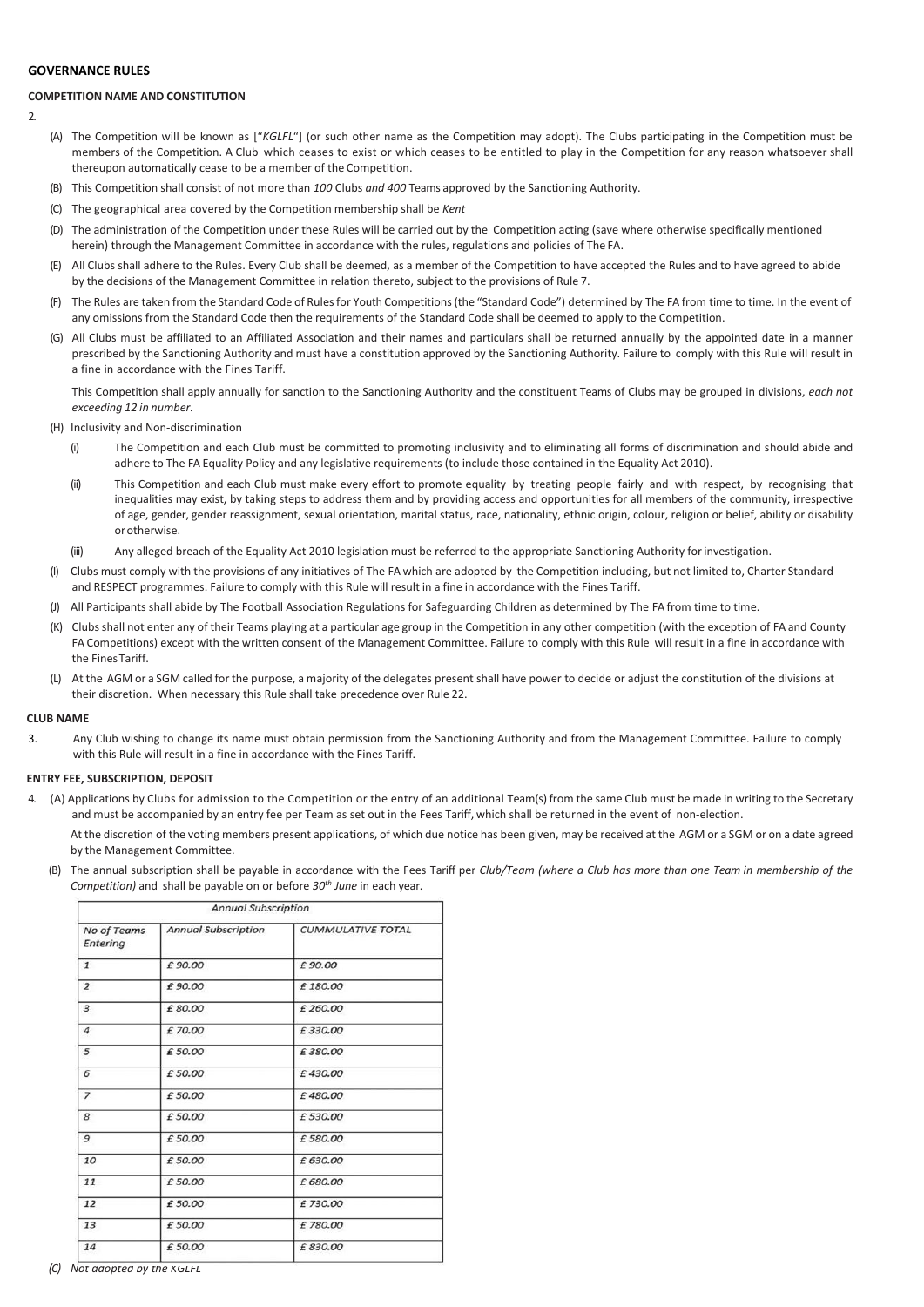- (D) A Club shall not participate in this Competition until the entry fee, annual subscription and Deposit (if required) have been paid.
- (E) If requested by the Competition, Clubs must advise annually to the Secretary in writing by *31st July* of its Sanctioning Authority affiliation number for the forthcoming Playing Season. Clubs must advise the Secretary in writing, or on the prescribed form, of details of its headquarters, its Officers and any other information required by the Competition. Failure to comply with this Rule will result in a fine in accordance with the Fines Tariff.
- (F) An all-female team can apply to the Competition to play an age group down in a mixed gender competition, subject to rule 8A(iii)&(iv) and provided the team has obtained approval from its Sanctioning Authority.

#### **MANAGEMENT, NOMINATION, ELECTION**

- 5. (A) The Management Committee shall comprise the Officers of the Competition and *two* members who shall all be elected at the AGM.
	- (B) Retiring Officers shall be eligible to become candidates for re-election without nomination provided that the Officer notifies the Secretary in writing not later than 1<sup>st</sup> May in each year.

All other candidates for election as Officers of the Competition or members of the Management Committee shall be nominated to the Secretary in writing, signed by the secretaries of two Clubs, not later than 1<sup>st</sup> May in each year. Names of the candidates for election shall be circulated with the notice of the AGM. In the event of there being no nomination in accordance with the foregoing for any office, nominations may be received at the AGM.

- (C) The Management Committee shall meet as and when required, save that no more than three calendar months shall pass between each meeting. On receiving a requisition signed by two-thirds (2/3) of the members of the Management Committee the Secretary shall convene a meeting of the Management Committee.
- (D) Except where otherwise mentioned all communications shall be addressed to the Secretary who shall conduct the correspondence of the Competition and keep a record of its proceedings.
- (E) All communicationsreceived from Clubs must be conducted through their Officers and sent to the Secretary.

Failure to comply with this Rule will result in a fine in accordance with the Fines Tariff.

#### **POWERS OF MANAGEMENT**

- 6. (A) The Management Committee may appoint sub-committees and delegate such of their powers as they deem necessary. The decisions of all sub-committees shall be reported to the Management Committee for ratification. The Management Committee shall have power to deal only with matters within the Competition and not for any matters of misconduct that are under the jurisdiction of The FA or Affiliated Association.
	- (B) Subject to the permission of the Sanctioning Authority having been obtained the Management Committee may order a match or matches to be played each Season, the proceeds to be devoted to the funds of the Competition and, if necessary, may call upon each Club (including any club which may have withdrawn during the Season) to contribute equally such sums as may be necessary to meet any deficiency at the end of the Season.
	- (C) Each member of the Management Committee shall have the right to attend and vote at all Management Committee meetings and have one vote thereat, but no member shall be allowed to vote on any matters directly appertaining to such member or to the Club so represented or where there may be a conflict of interest. (This shall also apply to the procedure of any sub-committee).

In the event of the voting being equal on any matter, the Chairman of the Management Committee shall have a second or casting vote.

(D) The Management Committee shall have powers to apply, act upon and enforce these Rules and shall also have jurisdiction over all matters affecting the Competition. Any action by the Competition must be taken within 28 days of the Competition being notified.

With the exception of Rules 6(I), 8(H) and 9, for all alleged breaches of a Rule the Management Committee shall issue a formal written charge to the Club concerned. The Club charged shall be given 7 days from the date of notification of the charge to reply. In such reply a Club may:-

- (i) Accept the charge and submit in writing a case of mitigation for consideration by the Management Committee on the papers; or
- (ii) Accept the charge and notify that it wishesto put its case of mitigation at a hearing before the Management Committee; or
- (iii) Deny the charge and submit in writing supporting evidence for consideration by the Management Committee on the papers; or
- (iv) Deny the charge and notify that it wishes to put its case at a hearing before the Management Committee.

Where the Club charged fails to respond within 7 days, the Management Committee shall determine the charge in such manner and upon such evidence as it considers appropriate.

Where required, hearings shall take place as soon as reasonably practicable following receipt of the reply of the Club as more fully set out above.

Having considered the reply of the Club (whether in writing or at a hearing), the Management Committee shall make its decision and, in the event that the charge is accepted or proven, decide on the appropriate penalty (with reference to the Fines Tariff where applicable).

The maximum fine permitted for any breach of a Rule is £100 and, when setting any fine, the Management Committee must ensure that the penalty is proportional to the offence, taking into account any mitigating circumstances.

No Participant under the age of 18 can be fined.

All breaches of the Laws of the Game or the Rules and Regulations of The FA shall be dealt with in accordance with FA Rules by the appropriate Association.

- (E) All decisions of the Management Committee shall be binding subject to the right of appeal in accordance with Rule 7.
- Decisions of the Management Committee must be notified in writing to those concerned within 7 days.
- (F) *25*% of its members shall constitute a quorum for the transaction of business by the Management Committee or any sub-committee thereof.
- (G) The Management Committee, as it may deem necessary, shall have power to fill, in an acting capacity, any vacancies that may occur amongst their number.
- (H) A Club must comply with an order or instruction of the Management Committee, and must attend to the business and/or the correspondence of the Competition to the satisfaction of the Management Committee. Failure to comply with this Rule will result in a fine in accordance with the Fines Tariff.
- (I) Subjectto a Club'sright of appeal in accordance with Rule 7 below, all fines and charges must be paid within 14 days of the date of notification of the decision. Any Club failing to do so will be fined in accordance with the Fines Tariff. Further failure to pay the fine including the additional fine within a further 14 days will result in fixtures being withdrawn until such time as the outstanding fines are paid.
- (J) A member of the Management Committee appointed by the Competition to attend a meeting or Competition Match may have any reasonable expenses incurred refunded by the Competition.
- (K) The Management Committee shall have the powerto fill any vacancy that may occurin the membership of the Competition between the AGM or SGM called to decide the constitution and the commencement of the Playing Season.
- (L) The business of the Competition as determined by the Management Committee may be transacted by electronic mail or facsimile.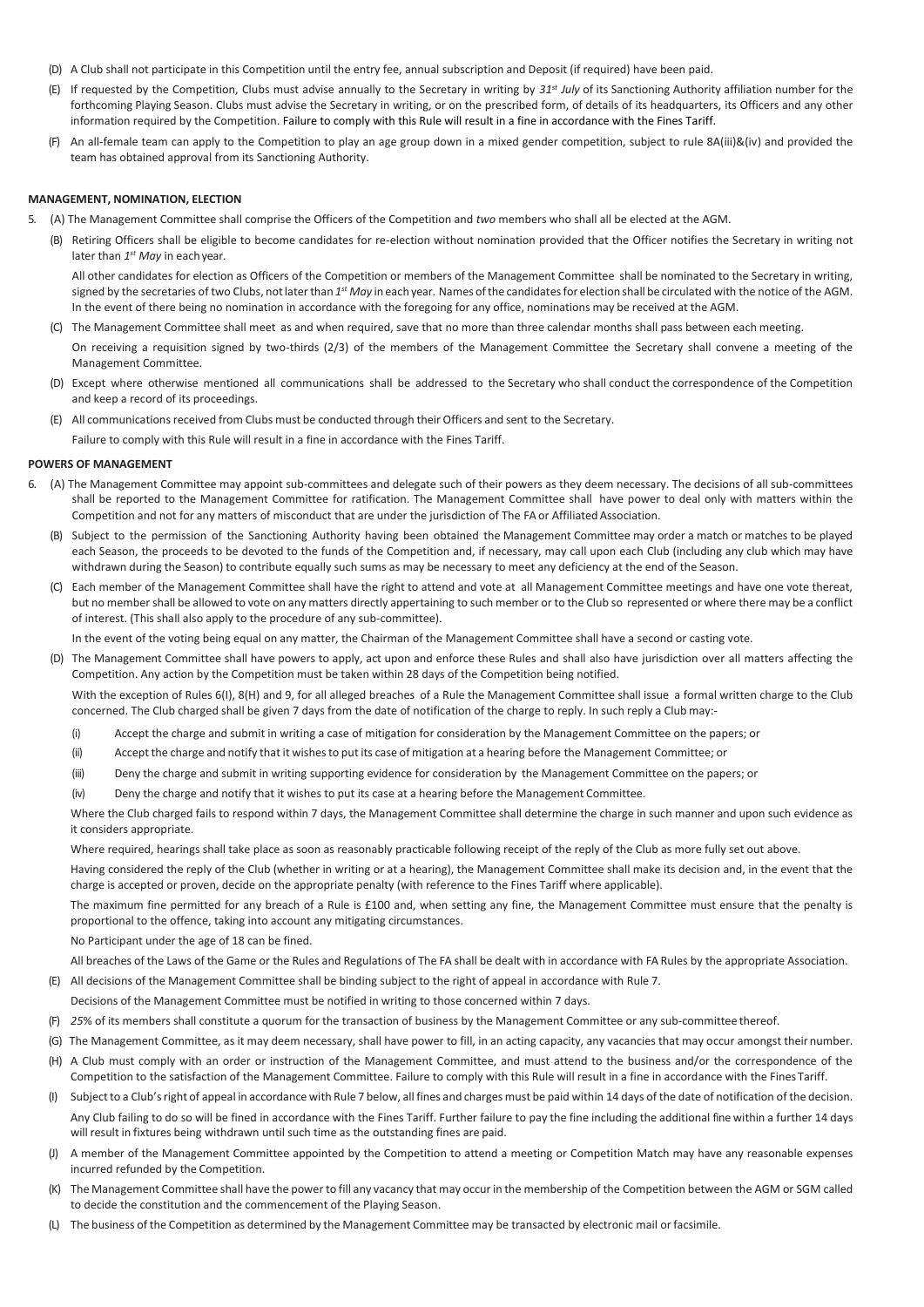*All communications from Clubs must be conducted through their nominated Officers, Secretary / Contact Secretary in writing and on Club headed paper, or on the appropriate KG&LFL documentation to the League Secretary. Registrations, Match and referees Mark Cards, match postponement/ abandonment*  forms and general age group issues should go to the appropriate age group Administration Officer. A printed copy must follow up correspondence initiated *by e-mail within seven days. Correspondences, other than that detailed in above, which is submitted other than through the Club Secretary / Contact Secretary will be automatically returned for submission in the appropriate way and incur a fine (in accordance with the Fines Tariff).*

*Clubs with an exemplary administrative record during a season may be nominated by the Management Committee for a reward from designated funds agreed by the Management Committee.*

## **PROTESTS, CLAIMS, COMPLAINTS, APPEALS**

- 7. (A) (i) All questions of eligibility, qualification of Players or interpretations of the Rules shall be referred to the Management Committee or a subcommittee duly appointed by the Management Committee.
	- (ii) Objections relevant to the dimensions of the pitch, goals, flag posts or other facilities of the venue will not be entertained by the Management Committee unless a protest is lodged with the referee before the commencement of the Competition Match.
	- (B) Except in cases where the Management Committee decide that there are special circumstances, protests and complaints (which must contain full particulars of the grounds upon which they are founded) must be lodged with the Secretary within *7* days (excluding Sundays) of the Competition Match or occurrence to which they refer. A protest or complaint shall not be withdrawn except by permission of the Management Committee. A member of the Management Committee who is a member of any Club involved shall not be present (except as a witness or representative of his Club) when such protest or complaint is being determined.
	- (C) No protest of whatever kind shall be considered by the Management Committee unlessthe complaining Club shall have deposited with the Secretary a sum in accordance with the Fees Tariff. This may be forfeited in whole or in part in the event of the complaining or protesting Club losing its case. The Competition shall have power to order the defaulting Club orthe Club making a losing or frivolous protest or complaint to pay the expenses of the inquiry or to order that the costs to be shared by the parties.
	- (D) All parties to a protest or complaint must receive a copy of the submission and must be afforded an opportunity to make a statement at least 7 days prior to the protest or complaint being heard.
		- (i) All parties must have received *14* days' notice of the hearing should they be instructed to attend.
		- (ii) Should a Club elect to state its case in person then it should forward a deposit of £*20* and indicate such when forwarding the written response.
	- (E) The Management Committee shall also have power to compel any party to the protest to pay such expenses as the Management Committee shall direct.
	- (F) Any appeal against a decision of the Management Committee must be lodged with the Sanctioning Authority within 14 days of the posting of the written notification of the decision causing the appeal, accompanied by a fee (as set out in the Fees Tariff), which may be forfeited in the event of the appeal not being upheld. A copy of the appeal must also be sent to the Secretary. The procedure for the appeal shall be determined by the Sanctioning Authority, in such respect the Sanctioning Authority may (but is not obliged to):
		- (i) invite submissions by the parties involved; or
		- (ii) convene a hearing to hear the appeal; or
		- (iii) permit new evidence; or
		- (iv) impose deadlines as are appropriate.
		- Any appeal shall not involve a rehearing of the evidence considered by the Management Committee.
	- (G) No appeal can be lodged against a decision taken at an AGM or SGM unless this is on the ground of unconstitutional conduct.

## **ANNUAL GENERAL MEETING**

- 8. (A) The AGM shall be held not later than *20th July* in each year. At this meeting the following business shall be transacted provided that at least *50%* members are present and entitled tovote:-
	- (i) To receive and confirm the minutes of the preceding AGM.
	- (ii) To receive and adopt the annual report, balance sheet and statement of accounts.
	- (iii) Election of Clubs to fill vacancies.
	- (iv) Constitution of the Competition for the ensuing Season.
	- (v) Election of Officers of the Competition and the Management Committee members.
	- (vi) Appointment of auditors.
	- (vii) Alteration of Rules, if any (see Rule 14).
	- (viii) Fix the date for the commencement of the Playing Season and kick off times applicable to the Competition.
	- (ix) Fix the date for the end of the Playing Season.
	- (x) Other business of which due notice shall have been given and accepted as being relevant to an AGM.
	- (B) A copy of the duly *audited/verified* balance sheet, statement of accounts and agenda shall be forwarded to each Club at least 14 days prior to the meeting together with any proposed Rule changes.
	- (C) A signed copy of the duly *audited/verified* balance sheet and statement of accounts shall be sent to the Sanctioning Authority within 14 days of its adoption by the AGM.
	- (D) Each Club shall be empowered to send two delegatesto an AGM. Each Club shall be entitled to one vote only. 14 days' notice shall be given of anyAGM.
	- (E) Clubs who have withdrawn their membership of the Competition during the Playing Season being concluded or who are not continuing membership shall be entitled to attend but shall vote only on matters relating to the Season being concluded. *This provision will not apply to Clubs expelled in accordance with Rule 12.*
	- (F) All voting shall be conducted by a show of voting cards unless a ballot be demanded by at least 50% of the delegates qualified to vote or the Chairman so decides.
	- (G) No individual shall be entitled to vote on behalf of more than one Club.
	- (H) Any continuing Club must be represented at the AGM. Failure to comply with this Rule will result in a fine in accordance with the FinesTariff.
	- (I) Officers of the Competition and Management Committeemembersshall be entitled to attend and vote at an AGM.
	- (J) Where a Competition is an incorporated entity, the Officers of the Competition shall ensure that the Articles of Association of the Competition are consistent with the requirements of these Rules.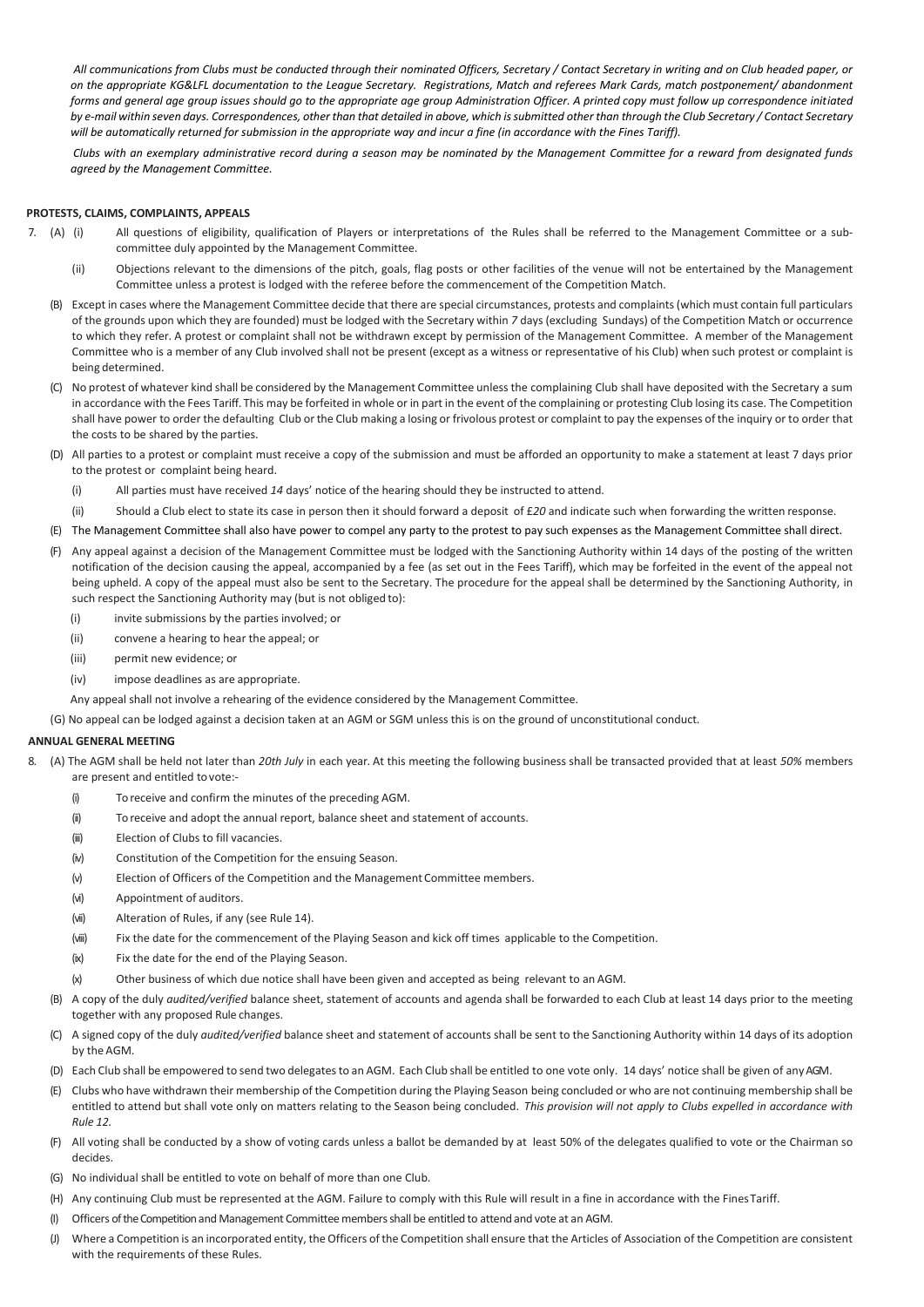#### **SPECIAL GENERAL MEETINGS**

- 9. Upon receiving a requisition signed by two-thirds (2/3) of the Clubs in membership the Secretary shall call a SGM.
	- The Management Committee may call a SGM at any time.

At least seven (7) days' notice shall be given of a meeting under this Rule, together with an agenda of the business to be transacted at such meeting.

Each Club shall be empowered to send two delegates to all SGMs. Each Club shall be entitled to one vote only.

Any Club failing to be represented at a SGM shall be fined in accordance with the Fines Tariff.

Officers of the Competition and Management Committee members shall be entitled to attend and vote at all SGMs.

## **AGREEMENT TO BE SIGNED**

10. Each Club shall complete and sign the following agreement which shall be deposited with the Competition together with the application for membership for the coming Season, or upon indicating that the Club intends to compete.

"We, (A), (name) [ ] of (address) [ ] (Chairman)/Director and (B) (name) [ ] of (address) [ ] (Secretary/Director) of [ ] Football Club (Limited) have been provided with a copy of the Rules and Regulations of the [ ] Competition and do hereby agree for and on behalf of the said Club, if elected or accepted into membership, to conform to those Rules and Regulations and to accept, abide by and implement the decisions of the Management Committee of the Competition, subject to the right of appeal in accordance with Rule 7."

The agreement shall be signed by:

- (i) Where a Club is an unincorporated association, the Club chairman and secretary; or
- (ii) Where a Club is an incorporated entity, two directors of the Club.

Any alteration of the chairman and /orsecretary of the Club on the above agreement must be notified to the *Kent* County Football Association(s) to which the Club is affiliated and to the Secretary.

Failure to comply with this Rule will result in a fine in accordance with the Fines Tariff.

### **CONTINUATION OF MEMBERSHIP, WITHDRAWAL OF A CLUB**

- 11. (A) *Any Club intending, or having a provisional intention, to withdraw a Team from the Competition must do so at least 90 days before the AGM. This does not*  apply to a Club moving in accordance with Rule 22(B). Failure to comply with this Rule will result in a fine in accordance with the Fines Tariff.
	- (B) The Management Committee shall have the discretion to deal with a Team being unable to start or complete its fixtures for a Playing Season, including but not limited to, issuing a fine in accordance with the Fines Tariff.
	- (C) Notwithstanding the powers of the Management Committee pursuant to Rule 6(I), in the event of a Club failing to discharge all itsfinancial obligationsto the Competition in excess of £50, the Management Committee shall be empowered to refer the debt under The FA Football Debt Recovery provisions.

## **EXCLUSION OF CLUBS OR TEAM. MISCONDUCT OF CLUBS, OFFICERS, PLAYERS, MANAGEMENT COMMITTEE**

- 12. (A) At the AGM or SGM called for the purpose in accordance with the provisions of Rule 9, notice of motion having been duly circulated on the agenda by direction of the Management Committee, the accredited delegates present shall have the power to: (i) remove a member of the Management Committee from office, (ii) exclude any Club or Team from membership, both of which must be supported by more than two-thirds (2/3) of those present and voting. Voting on this point shall be conducted by ballot. A member of the Management Committee or Club which is the subject of the vote being taken shall be excluded from voting.
	- (B) At the AGM, or at a SGM called for the purpose in accordance with the provisions of Rule 9, the accredited delegates present shall have the power to exclude from further participation in the Competition any *Club or Team* whose conduct has, in their opinion, been undesirable, which must be supported by more than two-thirds (2/3) of those present and voting. Voting on this point shall be conducted by ballot. A Club whose conduct is the subject of the vote being taken shall be excluded fromvoting.
	- (C) Any Officer or member of a Club proved guilty of either a breach of Rule, other than field offences, or of inducing or attempting to induce a Player or Players of another Club in the Competition to join them shall be liable to such penalty as a General Meeting or Management Committee may decide, and their Club shall also be liable to expulsion in accordance with the provisions of clauses (A) and/or (B) of this Rule.

#### **TROPHY**

13. (A) The following agreement shall be signed on behalf of the winners of the cup or trophy:-

"We A [name] and B [name], the Chairman and Secretary of [ ] FC (Limited), members of and representing the Club, having been declared winners of [ ] cup or trophy, and it having been delivered to us by the Competition, do hereby on behalf of the Club jointly and severally agree to return the cup or trophy to the Competition Secretary on or before [ ]. If the cup or trophy is lost or damaged whilst under our care we agree to refund to the Competition the amount of its current value or the cost of its thorough repair."

Failure to comply will result in a fine in accordance with the Fines Tariff.

(B) At the close of each Competition awards may/shall be made to the winners and runners-up if the funds of the Competition permit.

#### **ALTERATION TO RULES**

14. Alterations, for which consent has been given by the Sanctioning Authority,shall be made to these Rules only at the AGM or at a SGM specially convened for the purpose called in accordance with Rule 9. Any alteration made during the Playing Season to these Rules shall not take effect until the following Playing Season.

Notice of proposed alterations to be considered at the AGM shall be submitted to the Secretary by *1st May* in each year. The proposals, together with any proposals by the Management Committee, shall be circulated to the Clubs by 8<sup>th</sup> June and any amendments thereto shall be submitted to the Secretary by *21 days*. The proposals and proposed amendments thereto shall be circulated to Clubs with the notice of the AGM. A proposal to change a Rule shall be carried if a majority of those present, entitled to vote and voting are in favour.

A copy of the proposed alterations to Rules to be considered at the AGM or SGM shall be submitted to the Sanctioning Authority or The FA (as applicable) at least 28 days prior to the date of the meeting.

## **FINANCE**

- 15. (A) The Management Committee shall determine with which bank or other financial institution the funds of the Competition will be lodged.
	- (B) All expenditure in excess of *£100* shall be approved by the Management Committee. Cheques shall be signed by at least two Officers nominated by the ManagementCommittee.
	- (C) The financial year of the Competition will end on *31st May.*
	- (D) The books, or a certified balance sheet, of a Competition shall be prepared and shall be *audited/verified* annually by a suitably qualified person(s) who shall be appointed at the AGM.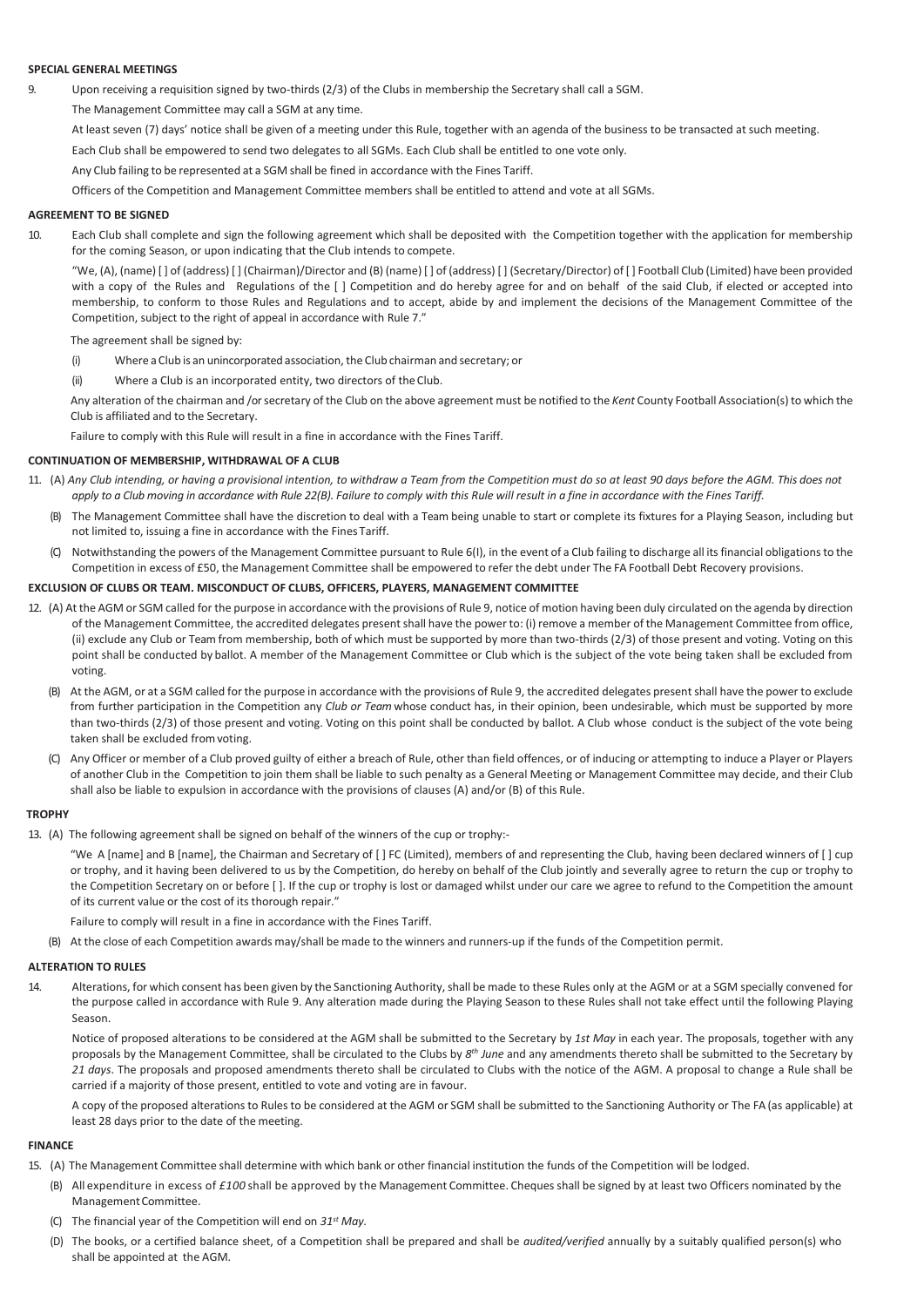## **INSURANCE**

- 16. (A) All Clubs must have valid public liability insurance cover of at least ten million pounds (£10,000,000) at all times.
	- (B) All Clubs must have valid personal accident cover for all Players registered with them from time to time. The Players' personal accident insurance cover must be in place prior to the Club taking part in any Competition Match and shall be at least equal to the minimum recommended cover determined from time to time by the Sanctioning Authority. In instances where The FA is the Sanctioning Authority, the minimum recommended cover will be the cover required by the Affiliated Association to which a Club affiliates.
		- Failure to comply with Rule 16(A) or 16(B) will result in a fine in accordance with the Fines Tariff.

## **DISSOLUTION**

- 17. (A) Dissolution of the Competition shall be by resolution approved at a SGM by a majority of three quarters (3/4) of the members present and shall take effect from the date of the relevant SGM.
	- (B) In the event of the dissolution of the Competition, the members of the Management Committee are responsible for the winding up of the assets and liabilities of the Competition.
	- (C) The Management Committee shall deal with any surplus assets as follows:
		- (i) Any surplus assets, save for a trophy or any other presentation, remaining after the discharge of the debts and liabilities of the Competition shall be transferred only to another Competition or Affiliated Association or The Football Association Benevolent Fund or to such other charitable or benevolent object in the locality of the Competition as determined by resolution at or before the time of winding up, and approved in writing by the Sanctioning Authority.
		- (ii) If a Competition is discontinued for any reason a trophy or any other presentation shall be returned to the donor if the conditions attached to it so provide or, if not, dealt with as the Sanctioning Authority may decide.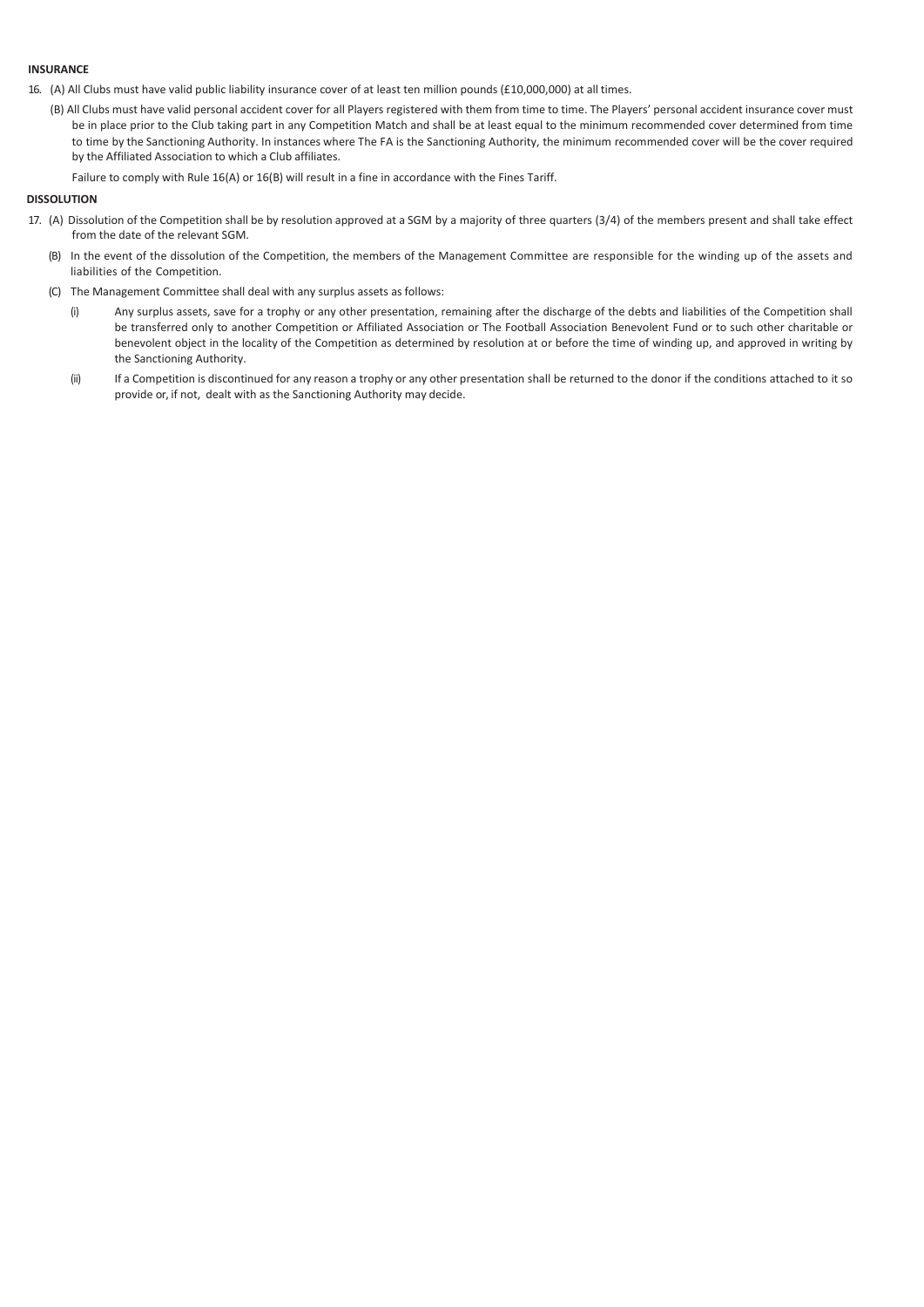# **MATCH RELATED RULES**

# **QUALIFICATION OF PLAYERS**

18. (A) A Player is one who, being in all other respects eligible, has:-

1. Registered through the FA Player Registration System and received approval from the Competition.

*For any players registered on the day of a match, a Club Officer must email the Competition with details of the registration 1 hours prior to the scheduled kick off time in order for the player to be eligible to play in that match. The Player shall not play again in any subsequent match in the Competition until the Club has registered the player through The FA Player Registration system and is in possession of the approval from the Competition. A maximum of 3 Players may be registered in this manner*

*or*

# *2. Not adopted by the KGLFL*

Any registration that is not fully and correctly completed will be returned to the Club unprocessed and the player classed as unregistered. If a Club attempts to register a player via the Player Registration System but does not fully and correctly complete the necessary information via the Player Registration System, the registration will not be processed.

For Clubs registering Players under Rule 18 (A) 2 registration forms will be provided in a format to be determined by the Competition. For Clubs registering Players via the Player Registration System Clubs must access the Player Registration System in order to complete the registration process. The registration document must incorporate a current passport-size photograph of the Player seeking registration together with confirmation that the Player's proof of date of birth has been checked by the Club and is accurate.

### *Match Day Procedure*

- *•Inform both their administration secretary and opposition prior to the match of their intention.*
- *•Submit a correctly completed registration via the Player Registration System that meets the Leagues requirements.*
- *•Enter the players name on the match day card under the match day registration section.*

*•An opposition official must sign the match day card next to the player's name. Under no circumstances must that player play in another match, other than the second match of a double header on the same day, until the registration has been approved by the League on the Player Registration System. Failure to comply fully with this rule may lead to the player being ineligible and being dealt with under rule 18(N).*

*Failure to comply with Rule will result in a fine in accordance with the Fines Tariff.*

Failure to comply with this Rule will result in a fine in accordance with the Fines Tariff.

(B) (i) Contract Players are not permitted in this Competition with the exception of those Players who are registered under contract with the same Club who have a Team operating at Steps 1 to 6 of the National League System.

It is the responsibility of each Club to ensure that any Player registered to the Club has, where necessary, the required International Transfer Certificate. Clearance is required for any Player aged 10 and over crossing borders including Wales, Scotland and Ireland.

- (ii) A Player registered with a Premier League or English Football League Academy under the Elite Player Performance Plan contained within Youth Development Rules will not be permitted to play in this Competition. Details of the Youth Development Rules are published on The FAwebsite. A Player registered with a FA Girls' Regional Talent Club may play in this Competition subject to the FA Programme for Excellence (Female) Regulations.
- (iii) Each Team must have the following number of Players registered *14* days before the start of each Playing Season:

| <b>FORMAT</b>   | <b>MINIMUM NUMBER</b> |
|-----------------|-----------------------|
| 5v <sub>5</sub> | 5                     |
| 7v7             |                       |
| 9v9             | q                     |
| 11v11           | 11                    |

Failure to comply with this Rule will result in a fine in accordance with the Fines Tariff.

(C) A child who has not attained the age of 6 shall not play, and shall not be permitted or encouraged to play, in a match of any kind.

The relevant age for each Player is determined by his or her age as at midnight on 31 August of the relevant Playing Season i.e. children who are aged 6 as at midnight on 31 August in a Playing Season (together with those who attain the age of 6 during the Playing Season) will be classed as Under 7 Players for that Playing Season. Children who are aged 7 as at midnight on 31 August in a Playing Season will be classed as Under 8 Players for that Playing Season, and so on.

Notwithstanding the above, a child is permitted to play up in the age group above his or her chronological age group, irrespective of any changes of format or competition structure, save that a child who attains the age of 6 after 31 August is permitted to play only in the Under 7 age group, and may not play in the Under 8 age group, for that Playing Season. Girls in all female teams may also be permitted to play an age group down in accordance with Rule 4(F).

The age groups that children are eligible to play in are set out in the table below, subject to Rule 4(F), along with the permitted football formats for each of those age groups. Children shall not play, and shall not be permitted or encouraged to play, in a match between sides of more than the stated number of players, according to their age group: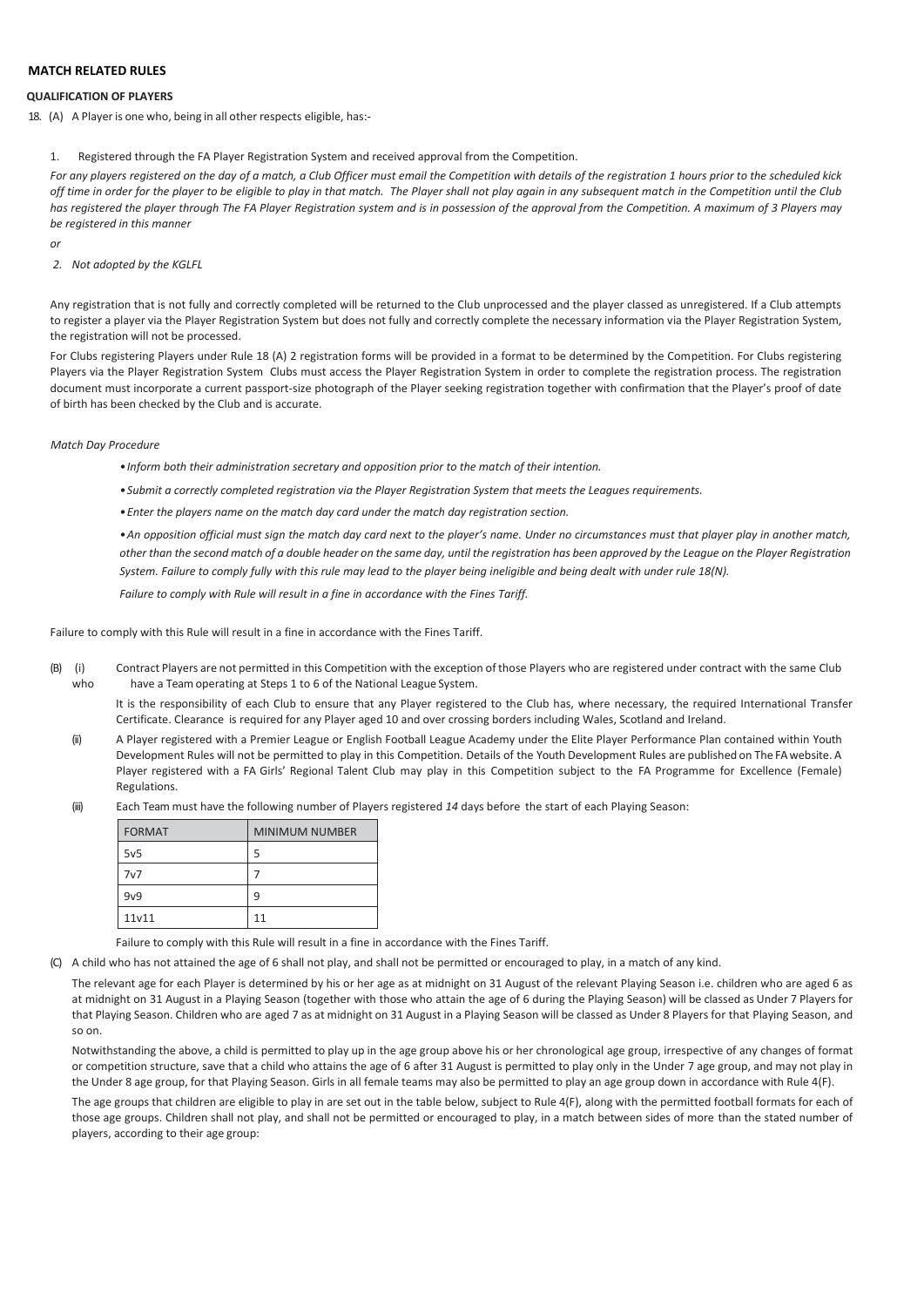| Age on<br>Eligible<br>31 August of<br>Age |          | Maximum<br>Permitted        |                 | Minimum<br><b>Pitch Sizes</b>           |                 | Maximum<br><b>Pitch Sizes</b> | Recommended<br><b>Goal Sizes</b> | Ball |
|-------------------------------------------|----------|-----------------------------|-----------------|-----------------------------------------|-----------------|-------------------------------|----------------------------------|------|
| the relevant<br><b>Playing Season</b>     | Groups   | Format<br>(KGLFL<br>Format) | Yards           | <b>Metres</b><br>Yards<br><b>Metres</b> |                 | in feet                       | <b>Size</b>                      |      |
| 6                                         | Under 7  | 5v5                         | 30 x 20         | 27.45 x 18.3                            | 40 x 30         | 36.3 x 27.45                  | $12 \times 6$                    | 3    |
|                                           | Under 8  |                             | 30 x 20         | 27.45 x 18.3                            | 40 x 30         | 36.3 x 27.45                  | $12 \times 6$                    |      |
| $\overline{7}$                            | Under 8  | 5v5                         | 30 x 20         | 27.45 x 18.3                            | 40 x 30         | 36.3 x 27.45                  | 12 x 6                           | 3    |
|                                           | Under 9  | 7v7<br>(5v5)                | 50 x 30         | 45.75 x 27.45                           | 60 x 40         | 54.9 x 36.6                   | $12 \times 6$                    |      |
| 8                                         | Under 9  |                             | 50 x 30         | 45.75 x 27.45                           | 60 x 40         | 54.9 x 36.6                   | $12 \times 6$                    | 3    |
|                                           | Under 10 | 7v7                         | 50 x 30         | 45.75 x 27.45                           | 60 x 40         | 54.9 x 36.6                   | 12 x 6                           | 3    |
| 9                                         | Under 10 | 7v7                         | 50 x 30         | 45.75 x 27.45                           | 60 x 40         | 54.9 x 36.6                   | $12 \times 6$                    | 3    |
|                                           | Under 11 | 9v9<br>(7v7)                | 70 x 40         | 64 x 36.6                               | 80 x 50         | 73.15 x 45.75                 | 16 x 7                           | 4    |
|                                           | Under 11 |                             | 70 x 40         | 64 x 36.6                               | 80 x 50         | 73.15 x 45.75                 | 16 x 7                           |      |
| 10                                        | Under 12 | (7v7)<br>9v9                | 70 x 40         | 64 x 36.6                               | 80 x 50         | 73.15 x 45.75                 | 16 x 7                           | 4    |
|                                           | Under 12 | 9v9                         | 70 x 40         | 64 x 36.6                               | 80 x 50         | 73.15 x 45.75                 | $16 \times 7$                    |      |
| 11                                        | Under 13 | 11v11<br>(9v9)              | 90 x 50         | 82.3 x 45.75                            | $100 \times 60$ | 91.44 x 54.9                  | $21 \times 7$                    | 4    |
|                                           | Under 13 | (9v9)                       | 90 x 50         | 82.3 x 45.75                            | $100 \times 60$ | 91.44 x 54.9                  | $21 \times 7$                    |      |
| 12                                        | Under 14 | 11v11<br>(9v9 &<br>11v11)   | 90 x 50         | 82.3 x 45.75                            | $100 \times 60$ | 91.44 x 54.9                  | $21 \times 7$                    | 4    |
|                                           | Under 14 |                             | 90 x 50         | 82.3 x 45.75                            | $100 \times 60$ | 91.44 x 54.9                  | $21 \times 7$                    | 4    |
| 13                                        | Under 15 | 11v11<br>&<br>(9v9)         | 90 x 50         | 82.3 x 45.75                            | 110 x 70        | 100.58 x 64                   | $24 \times 8$                    | 5    |
|                                           | Under 15 |                             | 90 x 50         | 82.3 x 45.75                            | 110 x 70        | 100.58 x 64                   | 24 x 8                           |      |
| 14                                        | Under 16 | 11v11<br>(9v9 &<br>11v11)   | 90 x 50         | 82.3 x 45.75                            | 110 x 70        | 100.58 x 64                   | 24 x 8                           | 5    |
|                                           | Under 16 |                             | 90 x 50         | 82.3 x 45.75                            | 110 x 70        | 100.58 x 64                   | $24 \times 8$                    |      |
| 15                                        | Under 17 | 11v11                       | 100 x 50        | 91.44 x 45.75                           | 130 x 100       | 118.87 x 91.44                | $24 \times 8$                    | 5    |
|                                           | Under 18 | (9v9 &<br>11v11)            | $100 \times 50$ | 91.44 x 45.75                           | 130 x 100       | 118.87 x 91.44                | $24 \times 8$                    |      |
|                                           | Under 17 | 11v11<br>(9v9 &             | $100 \times 50$ | 91.44 x 45.75                           | 130 x 100       | 118.87 x 91.44                | $24 \times 8$                    |      |
| 16                                        | Under 18 | 11v11)                      | $100 \times 50$ | 91.44 x 45.75                           | 130 x 100       | 118.87 x 91.44                | $24 \times 8$                    | 5    |
|                                           | Open Age |                             | $100 \times 50$ | 91.44 x 45.75                           | 130 x 100       | 118.87 x 91.44                | $24 \times 8$                    |      |

(D) A fee asset out in the Fees Tariffshall be paid by each Club/Team for each Player registered, if applicable.

(E) The Management Committee shall decide all registration disputes taking into account the following.

(i) A Player shall not be permitted to register for more than one Club subject to the exceptions set out in Rule 18 (E)(iii) below.

(ii) In the event of a Player signing a registration form or having a registration submitted for more than one Club priority of registration shall decide for which Club the Player shall be registered. The Secretary shall notify the Club last applying to register the Player of the fact of the previous registration subject to the exceptions set out in Rule 18 (E)(iii) below.

- (iii) A Player is only permitted to register for more than one Club provided that:
	- a. The Team(s) in which the Player plays in are not in the same age group; or

b. Except for the purpose of a transfer.

And the Player meets the requirements in Rule 18(C).

(F) It shall be a breach of these Rules for a Player to:-

Play for more than one Team in the same age group in the Competition in the same Playing Season without first being transferred.

Having registered for one Club in the Competition, register for another Club in the Competition in that Playing Season, except if the provisions set out in Rule 18 (E)(iii) apply.

Submit a signed registration form or submit a registration through the Player Registration System for registration that the Player had willfully neglected to accurately or fully complete.

Failure to comply with this Rule will result in a fine in accordance with the Fines Tariff.

- (G) (i) The Management Committee shall have the power to accept the registration of any Player subject to the provisions of Rule 18(G)(ii) and (iii) below.
	- (ii) The Management Committee shall have power to refuse, cancel or suspend the registration of any Player, the exercise of such power being without prejudice to the Management Committee's ability to fine a Club at its discretion (in accordance with the Fines Tariff) that has been charged and found guilty of registration irregularities (subject to Rule 7).
	- (iii) The Management Committee shall have the power to refuse or cancel the registration of any Player charged and found guilty of undesirable conduct (subject to Rule 7) subject to the right of appeal to the Sanctioning Authority or The FA. Where the Management Committee does not have enough information to enable it to make a decision pursuant to the above power, it may apply, in its absolute discretion, to the Sanctioning Authority or The FA for further information.

Undesirable conduct shall mean an incident of repeated proven misconduct, which may deter a Participant from being involved in this Competition.

(iv) For a Player who has previously had a registration removed in accordance with Rule 18(G)(iii) but has a registration accepted at the expiry of exclusion will be considered to be under a probationary period of 12 months. Whilst under a probationary period, should the Player commit a further act of proven misconduct under the jurisdiction of the Competition, (excluding standard dismissals), the Competition would be empowered to consider a further charge of bringing the Competition into disrepute.

(Note: Action under Rule 18(G)(iii) shall only be taken against a Player in cases of the Player bringing the Competition into disrepute and will in any event be subject to an appeal to the Sanctioning Authority or The FA. All decisions must include the period of restriction. For the purpose of this Rule, bringing the Competition into disrepute can only be considered where the Player has received in excess of 112 days' suspension, or 10 matches in match based discipline,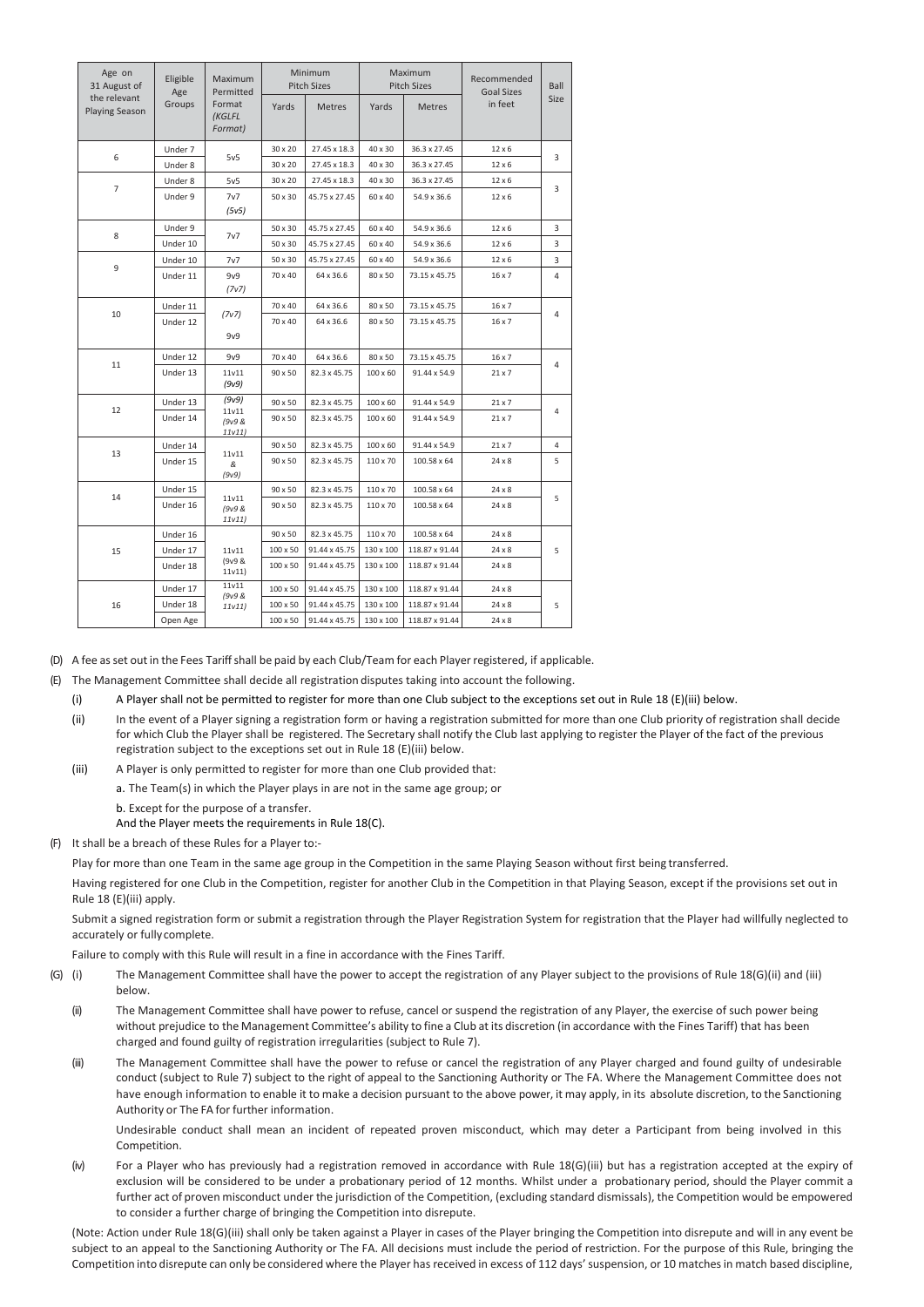in any competition (and is not restricted to the Competition) in a period of two years or less from the date of the firstoffence.)

(H) Subject to compliance with FA Rule C2(a) when a Club wishes to register a player who is already registered with another club it shall submit a transfer form (in a format as determined by the Competition) to the Competition accompanied by a fee as set out in the Fees Tariff. Such transfer shall be referred by the Competition to the club for which the player is registered. Should this club object to the transfer it should state its objections in writing to the Competition and to the player concerned within 3 days of receipt of the notification. Upon receipt of the Club's consent, or upon its failure to give written objection within 3 days, the Secretary may, on behalf of the Management Committee, transfer the player who shall be deemed eligible to play for the new Club from such date or *7* days after receipt of such transfer.

*Any Club/Team desirous of signing a player by transfer who is known to have signed for another team in the competition during the same season must, before applying for a transfer form have given seven days' notice of approach to the players team in accordance with provision laid down in the rules of the Football Association.*

In the event of an objection to a transfer the matter shall be referred to the Management Committee for a decision.

(I) A Playermay not be registered for a Club nortransferred to another Club in the Competition after *31st March* except by special permission of the Management Committee.

## *The U9 age group and below there is no deadline for transferring players & for signing new players.*

(J) A Club shall keep a list of the Playersit registers and a record of all matches in which those Players have played for the Club, and shall produce such records upon demand by the Management Committee.

In the event a Club has more than one Team in an age group, each Team must be clearly identifiable but not designated 'A' or 'B' or 1st or 2nd. In such cases, Players will be registered for one Team only. A Player so registered will be allowed to play for his Club in a younger or older age group within the provisions of Rule 18(C).

*If a team does not have enough players registered to field a full side i.e. 11 registered at (11 aside) including any emergency registration. Once a team has registered the required amount of outfield players, players will not be able to play up or down an age group for that team unless they are registered to that team.* 

*Special dispensation may be given by the league management committee upon request if a team has a player(s) with long term injury(s) that results in the team unable to field the required amount of outfield players for more than 3 consecutive games. The league management committee may ask for documentation as proof to verify injury.*

 *A player can only play in one game per match day in the competition.*

*Declaration of a player playing up or down an age group within the provisions of Rule 8 (A) needs to be made to the administration secretary of the division that the game is going to take place in, 48 hours prior to kick off.* 

*On a match day the opposing team manager must sign next to the players name on the match day card, once the player registration card has been shown to the opposing manager.*

(K) A register containing the names of all Players registered for each Club, with the date of registration, shall be kept by the *Registrations* Secretary and shall be open to the inspection of an Officer of the Club at all Management Committee meetings or at other times mutually arranged. Registrations are valid for one Playing Season only.

In the event of a Non Contract Player changing his status to that of a Contract Player with the same Club, another Club in the Competition or with a club in another competition his registration as a Non Contract Player will automatically be cancelled and declared void unless the Club conforms to the exception detailed in Rule 18(B)(i).

*All clubs are required to ensure that the photo held for each player on the WGS is an accurate likeness. If not, this photo must be updated. All clubs must use an up to date WGS Squad list, which includes the team officials for each of its teams in the competition and have it available either by hard copy or electronically at every match. Once checked, this must be marked a Y on the appropriate box on the match day sheet as seen. Clubs failing to comply with this Rule shall be fined in accordance with the Fines Tariff.*

*Any protest in connection with the identity of individual players must be brought to the attention of the opposing club's official before the commencement of the game, and full details must be sent to the League Secretary on club headed paper within 3 days of the match in question. If the player/s play in the match and are later found to be ineligible, then the match will be dealt with under rule 18(N).*

- (L) A Player shall not be eligible to play for a Team in any special championship, promotion or relegation deciding Competition Match (as specified in Rule 22(A)) unless the Player has played *3* Competition Matches for that Team in the current Playing Season.
- (M) A Team shall not include more than 1 Players who has/have taken part in *3* or more senior Competition Matches during the current Playing Season unless a period of 21 days has elapsed since they last played.

For the purpose of this Rule a senior competition(s) is /are The Junior Premier League (JPL).

Failure to comply with this Rule will result in a fine in accordance with the Fines Tariff.

- (N) (i) Subject to Rule 18(N)(ii), any Club found to have played an ineligible Player in a Competition Match or Matches where points are awarded shall have the points gained from that Competition Match deducted from its record, up to a maximum of 12 points, and have levied upon it a fine in accordance with the FinesTariff.
	- (ii) The Management Committee may vary the sanction as relates to the deduction of points set out at Rule 18(N)(i) only in circumstances where the ineligibility is due to the failure to obtain an International Transfer Certificate or where the ineligibility is related to the Player's status.
	- (iii) Where a Club is found to have played an ineligible Player in accordance with Rule 18(N)(i) above, the Management Committee may also, at its discretion:
		- (a) Award the points available in the Competition Match in question to the opponents, subject to the Competition Match not being ordered to be replayed; or
		- (b) Levy penalty points against the Club in default; or
		- (c) Order that such Competition Match or Matches be replayed (on such terms as are decided by the Management Committee).
- (The following clause applies to Competitions involving Players in full-time secondary education):-
- (O) (i) Priority must be given at all times to school and school organisations activities. Failure to comply with this Rule will result in a fine in accordance with the Fines Tariff.
	- (ii) The availability of children must be cleared with their head teacher (except for Sunday league competitions).
	- (iii) A child under the age of 15 as at midnight on 31 August in the relevant Playing Season, shall not be permitted to play in a Competition Match during that Playing Season where any other Player is older or younger than that child by two years or more.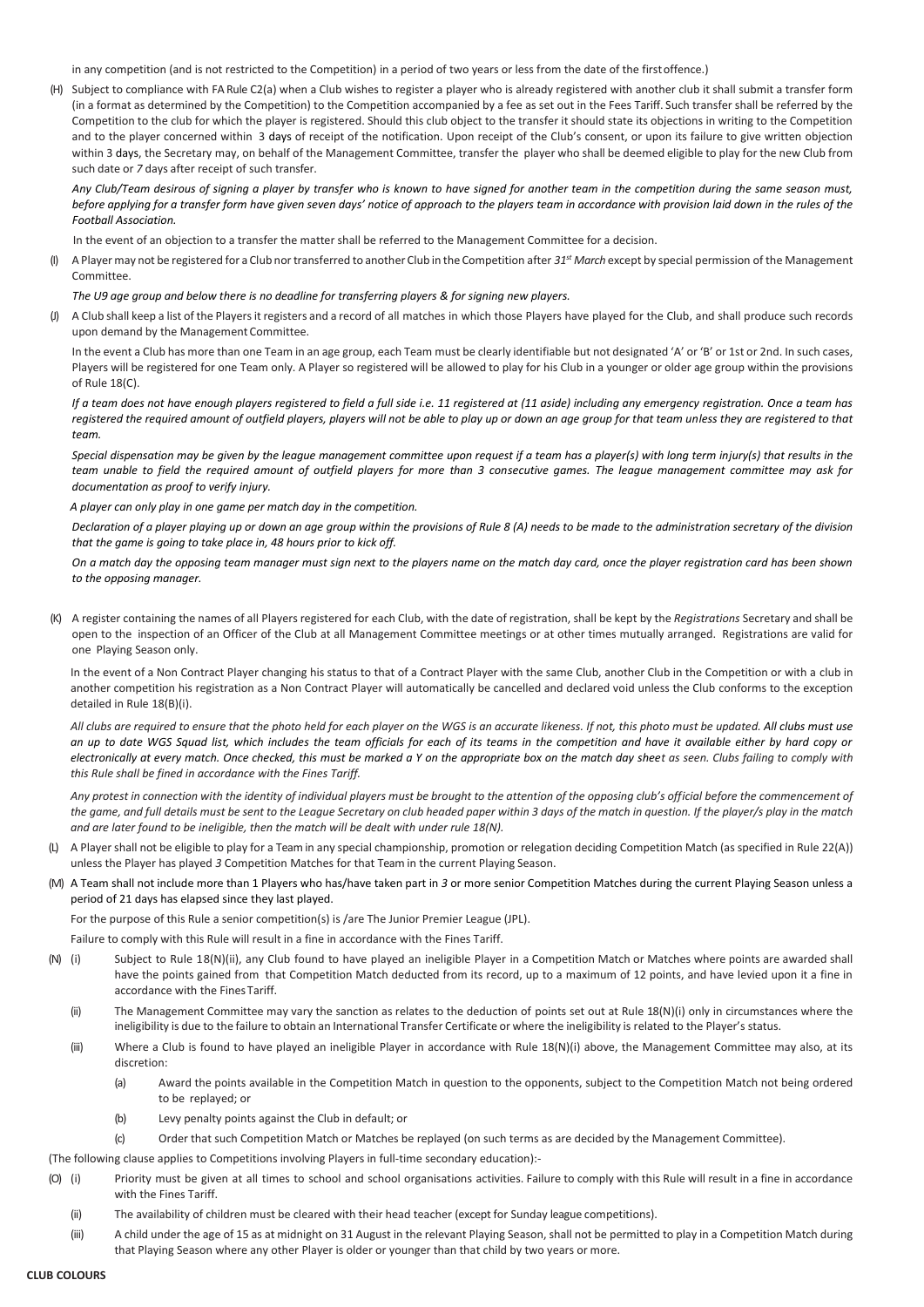## 19. Every team must register the colour of its shirts and shorts with the Secretary by *31st July* who shall decide as to their suitability.

Any team wishing to change its colours during the Playing Season must obtain permission from the Management Committee.

Goalkeepers must wear colours which distinguish them from all other Players and the Match Officials.

No Player, including the goalkeeper, shall be permitted to wear black or very dark shirts.

Any Team not being able to play in its normal colours as registered with the Competition shall notify its opponents the colours in which they will play (including the colours of the goalkeeper jersey) at least *5* days before the Competition Match.

If, in the opinion of the referee, two Teams have the same or similar colours, the *away/ home* Team shall make the change. Should a Team delay the scheduled time of kick-off for a Competition Match by not having a change of colours they will be fined in accordance with the Fines Tariff.

*Shirts must all be numbered, failing which a fine will be levied in accordance with the Fines Tariff.*

*Names of Youth Players shall not appear on the shirts, failing which a fine will be levied in accordance with the Fines Tariff.*

#### **PLAYING SEASON. CONDITIONS OF PLAY, TIMES OF KICK-OFF, POSTPONEMENTS, SUBSTITUTES**

20. (A) All Competition Matches shall be played in accordance with the Laws of the Game as determined by the International Football Association Board or, for Mini-Soccer, and 9v9 football, the Rules as set down by The FA.

Clubs must take all reasonable precautions to keep their Grounds in a playable condition. All Competition Matches shall be played on pitches deemed suitable by the Management Committee. If through any fault of the home Team a Competition Match has to be replayed, the Management Committee shall have power to order the venue to be changed.

The Management Committee shall have power to decide whether a pitch and/or facilities are suitable for Competition Matches and to order the Club concerned to play its Competition Matches on another ground.

Football Turf Pitches (3G) are allowed in this Competition provided they meet the required performance standards and are listed on the FA's Register of Football Turf Pitches. All Football Turf Pitches used must be tested (by a FIFA accredited test institute) every three years and the results passed to The FA. The FA will give a decision on the suitability for use and add the pitch to the Register.

The home Club is also responsible for advising Participants of footwear requirements when confirming match arrangements in accordance with Rule 20(C).

#### *The home Club shall set a time of kick–off time between 10.00am and 2.00pm for Sunday matches, to the away club.*

*Home Clubs that have access to a suitable floodlight pitch can set a kick-off time up to 3:30pm, as long as the floodlights are provided if required by the referee.*

All Competition Matches shall have a duration as set out below unless a shorter time is mutually arranged by the two Clubs in consultation with the referee prior to the commencement of the Competition Match, and in any event shall be of equal halves.

Competition Matches should be played in accordance with the Laws appropriate to the relevant age group, as laid down by The FA, as detailed below.

| Age Group                | Minimum<br>Duration of play<br>per quarter<br>(minutes)<br>(Mini-Soccer | Maximum<br>Duration of play<br>per quarter<br>(minutes)<br>(Mini-Soccer<br>only) | Minimum<br>duration of play<br>per half<br>(minutes) | Maximum<br>duration of play<br>per half<br>(minutes) | <b>Maximum</b><br>playing time<br>in one day in<br>all organised<br>development<br>fixtures<br>(minutes) | Maximum<br>playing time in<br>one day in all<br>tournaments<br>and trophy<br>events/festivals<br>(minutes) | Competition<br>structure                                                                                           |
|--------------------------|-------------------------------------------------------------------------|----------------------------------------------------------------------------------|------------------------------------------------------|------------------------------------------------------|----------------------------------------------------------------------------------------------------------|------------------------------------------------------------------------------------------------------------|--------------------------------------------------------------------------------------------------------------------|
| Under 7 and<br>Under 8   | 5                                                                       | 10                                                                               | 10                                                   | 20                                                   | 40                                                                                                       | 60                                                                                                         | Development<br>focussed with a<br>maximum of 3<br>trophy events<br>per season over<br>2 week periods<br>(6 weeks)  |
| Under 9 and<br>Under 10  | 10                                                                      | 12.5                                                                             | 20                                                   | 25                                                   | 60                                                                                                       | 90                                                                                                         | Development<br>focussed with a<br>maximum of 3<br>trophy events<br>per season over<br>4 week periods<br>(12 weeks) |
| Under 11                 | N/A                                                                     | N/A                                                                              | 20                                                   | 30                                                   | 80                                                                                                       | 120                                                                                                        | Development<br>focussed with a<br>maximum of 3<br>trophy events<br>per season over<br>6 week periods<br>(18 weeks) |
| Under 12                 | N/A                                                                     | N/A                                                                              | 20                                                   | 30                                                   | 80 (if applicable)                                                                                       | 120                                                                                                        | Any varieties<br>including one<br>season long<br>league table                                                      |
| Under 13 and<br>Under 14 | N/A                                                                     | N/A                                                                              | 25                                                   | 35                                                   | 100                                                                                                      | 150                                                                                                        | Any varieties<br>including one<br>season long<br>league table                                                      |
| Under 15 and<br>Under 16 | N/A                                                                     | N/A                                                                              | 25                                                   | 40                                                   | 100                                                                                                      | 150                                                                                                        | Any varieties<br>including one<br>season long<br>league table                                                      |
| Under 17 and<br>Under 18 | N/A                                                                     | N/A                                                                              | 25                                                   | 45                                                   | 120                                                                                                      | 180                                                                                                        | Any varieties<br>including one<br>season long<br>league table                                                      |

Competition Matches for age groups from U7 to U10 can be played in either quarters or halves. This Competition uses quarters for U7/U8 & halves for U9- U11.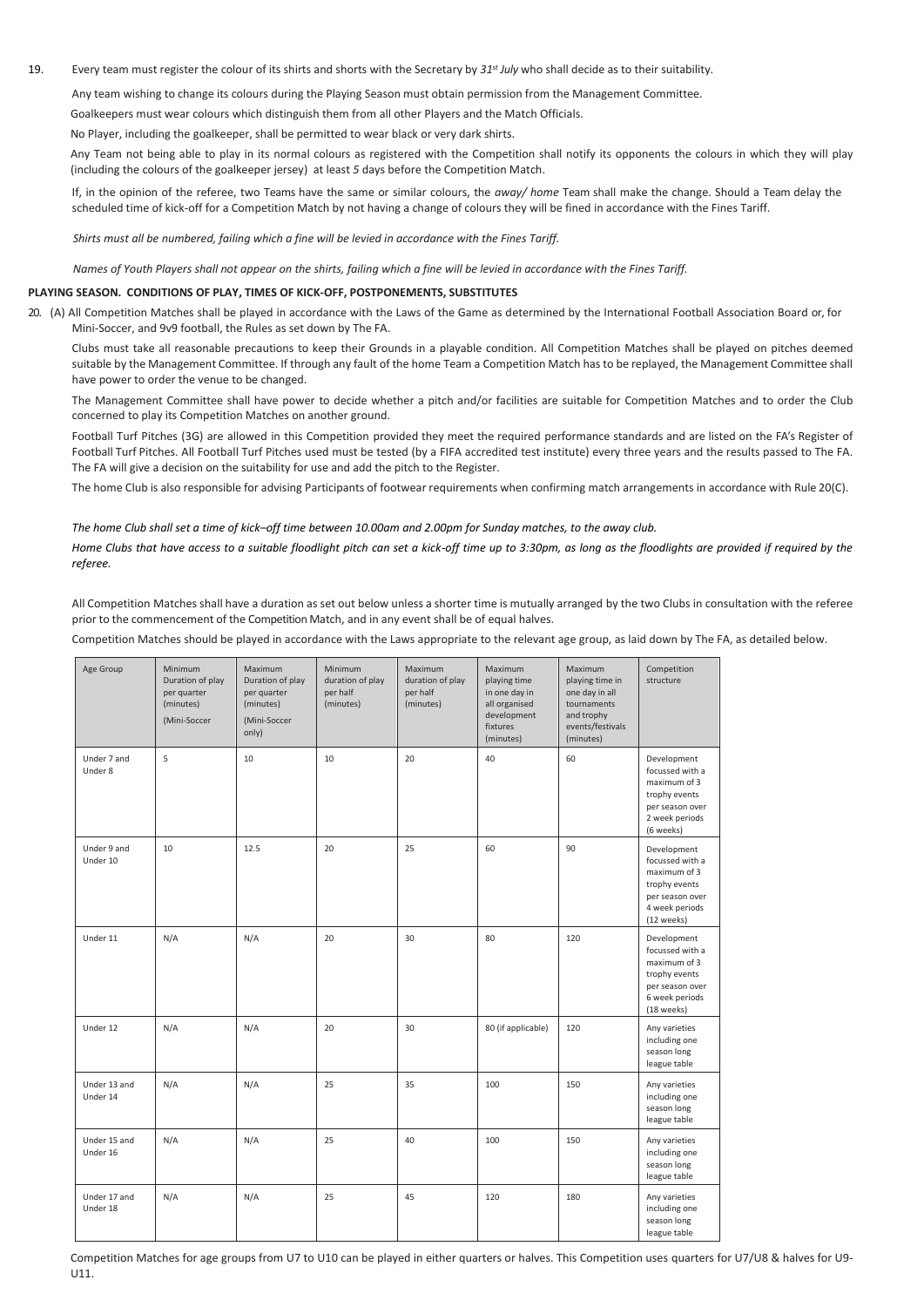Forround robin/trophy events, the maximum duration of play per half cannot be exceeded, but the minimum duration of play per half may be adjusted.

For trophy events, the Competition may award mementos.

The times of kick-off shall be fixed at the AGM and can only be altered by the mutual consent of the two competing Clubs prior to the scheduled date of the Competition Match with written notification given to the Competition at least *5* days prior.

Referees must order Competition Matches to commence at the appointed time and must report all late starts to the Competition.

The home Team must provide goal nets, corner flags and at least two footballs fit for play and the referee shall make a report to the Competition if the footballs are unsuitable. Failure to comply with this Rule will result in a fine in accordance with the Fines Tariff.

(B) Except by permission of the Management Committee all Competition Matches must be played on the dates originally fixed but priority shall be given to The FA and parent County Association Cup Competitions. All other matches must be considered secondary. Clubs may mutually agree to bring forward a Competition Match with the consent of the (*Fixtures*) Secretary. Failure to comply with this Rule will result in a fine in accordance with the Fines Tariff.

In the case of a revised fixture date, the Clubs must be given by the Competition 5 clear days' notice of the Competition Match (unless otherwise mutually agreed).

(C) An Officer of the home Club must give notice of full particulars of the location of, and access to, the Ground and time of kick-off to the Match Officials and an Officer of the opposing Club at least *5* clear days prior to the playing of the Competition Match. If not so provided, the away Club shall seek such details and report the circumstances to the Competition. Failure to comply with this Rule will result in a fine in accordance with the Fines Tariff.

*The home club must provide toilets along with particulars of any changing rooms when notifying the opposing club. Failure to comply with this Rule will result in a fine in accordance with the Fines Tariff*

(D) The minimum number of Players that will constitute a Team for a Competition Match is as follows:

| <b>FORMAT</b> | <b>MINIMUM NUMBER</b> |
|---------------|-----------------------|
| 5v5           |                       |
| 7v7           |                       |
| 9v9           | 6                     |
| 11v11         |                       |

Failure to comply with this Rule will result in a fine in accordance with the Fines Tariff.

*For the following age groups U14, U15, U16 & U18 11v11 shall be played in all league matches in the top ranked division. For all other division's teams can opt to play their matches in the 11v11 format by the 18th August. Any league or cup match then involving at least one 9v9 format team will be 9v9 unless both teams prior to kick off have a match day squad of 12 or more, then 11v11 shall be played. Teams not in the top division of these age groups can review their 9v9 or 11v11 status for matches from January 1st to the end of the season by notifying the League by the 20th December of their wish to change.*

- (E) (i) In competitions where points are awarded, home and away matches shall be played. In the event of a Club failing to keep its engagement the Management Committee shall have the power to impose a fine (in accordance with the Fines Tariff), deduct points from the defaulting Club, award the points from the Competition Match in question to the opponents, order the defaulting Club to pay any reasonable expenses incurred by the opponents or otherwise deal with them except the award of goals. *Notwithstanding the foregoing home and away provision, the Management*  Committee shall have power to order a Competition Match to be played on a neutral ground or on the opponent's Ground if they are satisfied that *such action is warranted by the circumstances.*
	- (ii) Any Club unable to fulfil a fixture or where a Competition Match has been postponed for any reason must, without delay, give notice to the (Fixtures) Secretary, the Competition Referees Appointments Secretary, the secretary of the opposing Club and the Match Officials.

*NB: Holidays and social events may not be legitimate excuses for not playing matches, unless, that event is an event where all players are attending and proof is forwarded to the Management Committee.*

*Clubs wishing to postpone a League fixture must contact their Appropriate Administration Secretary giving a good example, with any supporting evidence for the reason they wish to postpone the fixture. This must be received within 7 days prior to the fixture taking place.* 

*An unfulfilled Fixture Form must be completed within three days of the fixture date, the postmark being the proof of postage. A fine in accordance with the Fines Tariff will be incurred if this is not adhered to.*

(iii) In the event of a Competition Match not being played or abandoned owing to causes over which neither Club has control, it should be played in its entirety on a date to be mutually agreed by the two Clubs and approved by the Management Committee. Failing such agreement and notification to the *Administration* Secretary within *1* days the Management Committee shall have the power to order the Competition Match to be played on a named date or on or before a given date. Where it is to the advantage of the Competition and the Clubs involved agree, the Management Committee shall also be empowered to order the score at the time of an abandonment to stand.

#### *(Remaining FA Text not adopted by KGLFL)*

Failure to comply with this Rule will result in a fine in accordance with the Fines Tariff.

- (iv) The Management Committee shall review all Competition Matches abandoned in cases where it is consequent upon the conduct of either or both Teams. Where it is to the advantage of the Competition and does no injustice to either Club, the Management Committee shall be empowered to order the score at the time of the abandonment to stand. In all cases where the Management Committee are satisfied that a Competition Match was abandoned owing to the conduct of one Team or its Club member(s) they shall be empowered to award the points for the Competition Match to the opponent. In cases where a Competition Match has been abandoned owing to the conduct of both Teams or their Club member(s), the Management Committee shall rule that neither Team will be awarded any points for that Competition Match and it shall not be replayed. No fine(s) can be applied by the Management Committee for an abandoned Competition Match.
- (v) The Management Committee shall review any Competition Match that has taken place where either or both Teams were under a suspension imposed upon them by The FA or Affiliated Association. In each case the Team that was under suspension would be dealt with in the same manner as if they had participated with ineligible players in accordance with Rule 18(N)(i) above. Where both Teams were under suspension the Competition Match must be declared null and void and shall not be replayed.
- (F) A Club may at its discretion and in accordance with the Laws of the Game use substitute Players in any Competition Match. Where a Competition does not allow return substitutes:

For Under 17s and Under 18s - a Club may name up to [] (3, 4, 5, 6, 7) substitute Players of whom not more than [] (3, 4, 5, 6, 7) may be used. Where a Competition does allow return substitutes:

For Under 11s - Under 18s – a Club may use up to *7 from 7 substitute Players*. A Player who has been substituted becomes a substitute and may replace any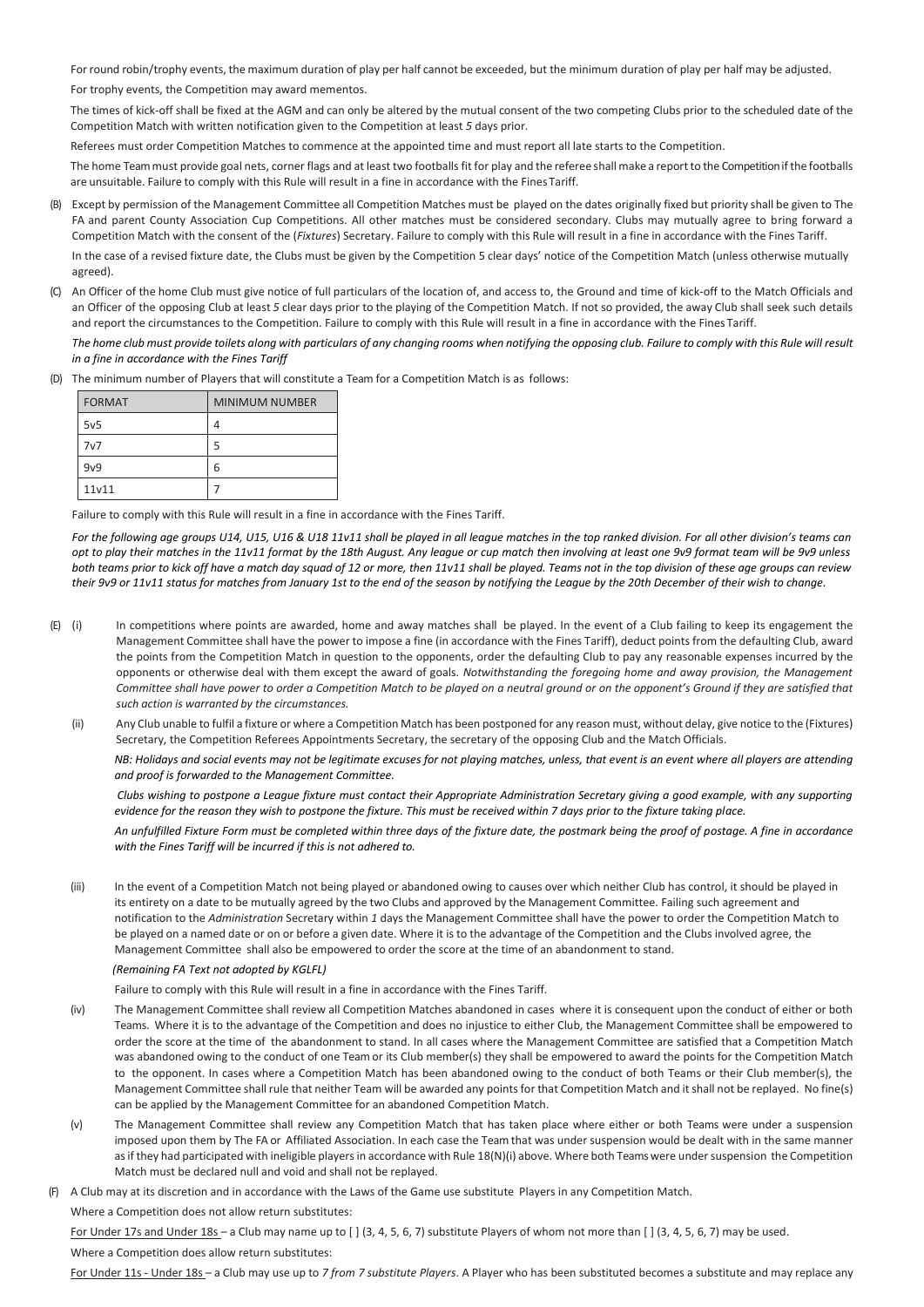Player at any time subject to the substitution being carried out in accordance with Law 3 of the Laws of Association Football.

For Mini-Soccer - any number of substitutions may be used at any time with the permission of the referee. Entry onto the field of play will only be allowed during a stoppage in play. A Player who has been replaced may return to play as a substitute for another Player. A Team must not have a match day squad greater than double the size of its team in an age group.

In Youth Football only, the referee shall be informed of the names of the substitute Players not later than *15* minutes before the start of the Competition Match and a Player not so named may not take part in that Competition Match.

A Player who has named as a substitute before the start of that Competition Match but does not actually play in the game shall not be considered to have been a Player in that Competition Match within the meaning of Rule 18 of this Competition.

- (G) The half time intervalshall be of *10* minutes' duration, but it shall not exceed 15 minutes. The half time interval may only be altered with the consent of the referee.
- (H) The Teams taking part in Under 7s to Under 11 or Youth Football shall identify a Team captain who *shall* wear an armband and shall have a responsibility to offer support in the management of the on-field discipline of his/her teammates. Failure to comply with this Rule will result in a fine in accordance with the FinesTariff.

 *Prior to each match the participating teams and officials shall conduct the 'Respect' handshake and/or participating teams to offer 'three cheers' and handshakes to the opposing team after the match.*

The participating clubs taking part in the fixture shall identify a team captain designated with a captain's armband who has a responsibility to offer support in the *management of the on-field discipline of their teammates. If the participating players are considered to be too young to take on this role a member of the team coaching staff should provide this support.*

*Each home club shall make arrangements for the provision of designated areas for spectators. This area can be marked by an additional painted line, the use of cones, a roped off area or use of a temporary spectator barrier. The area for spectators should start two metres from the touchline on both sides of the pitch. Each*  area should run the full length of the pitch. It is recognised, however, that the alignment of some public pitches does not allow for this arrangement in which case *other appropriate arrangements should be made.*

Any club failing to erect Respect barriers/lines during a scheduled fixture shall be fined (in accordance with the Fines Tariff) Failure to erect respect barriers/lines will *not be sufficient reason to postpone a fixture.*

*Teams are required to register up to three officials per team i.e. manager/coach. Team Officials must be listed on the teams WGS Squad list. Only three teams officials from the teams WGS Squad list or other club officials who have suitable accreditation will be permitted to stand in the manager's area. (Another team within the club's WGS Squad List showing them listed would suffice.) Failure to comply with this rule will result in a fine (in accordance with the Fines Tariff).*

(I) *For all mini soccer (U8 - U11) a Power Play Rule will apply if a team is losing by a four goal difference. That team can put an additional player on – so 5v5 becomes 6v5. If the score returns to less than a four goal difference the team takes off a player. It does not have to be the last player to come on.*

### **REPORTING RESULTS**

21. (A) The *appropriate Administration* Secretary must receive within *3* days of the date played, the result of each Competition Match in the prescribed manner. This must include the forename(s) and surname of the Team Players (in block letters) *and also the referee markings required by Rule 23, or any other information required by the Competition.* Failure to comply with this Rule will result in a fine in accordance with the Fines Tariff.

*For all matches played a club must enter the following match details onto Full Time.*

*Starting Players Substitutes Used Substitutes Not Used Captain Cautions (including Sin Bins) Red Cards Goal Scorers Opposition Player of the Match Opposition Sporting Mark Opposition Spectators Mark Referee Mark Failure to comply with this Rule will result in a fine in accordance with the Fines Tariff. The match day Form is to be retained for the entire season unless requested for submission.*

*A Club falsifying any detail on either their match day form or full time entry will be fined in accordance with the Fines Tariff.*

The Home Club/both Clubs shall use telephone/SMS/email/ FA Full Time / FA Matchday as directed by the Competition to notify the result of each Competition Match to the *appropriate Administration Secretary* by *5PM.* Failure to comply with this Rule will result in a fine in accordance with the Fines Tariff

- (B) The match result notification, correctly completed, shall be signed by an Officer of the Club, or as prescribed by the Competition. Failure to comply with this Rule will result in a fine in accordance with the Fines Tariff.
- (C) The Competition and Clubs are permitted to collect but NOT publish results or any grading tables for fixtures involving Under 7s, Under 8s, Under 9s, Under 9s, Under 10s, and Under 11s. Any Competition failing to abide by this Rule will be dealt with by the Sanctioning Authority, and any Club failing to abide by this Rule will be fined in accordance with the Fines Tariff. The Competition and Clubs are permitted to collect and publish results for trophy events.

#### **DETERMINING CHAMPIONSHIP**

22. (A) In Competitions where points are awarded, Team rankings within the Competition will be decided by points with three points to be awarded for a win and one point for a drawn Competition Match. The Teams gaining the highest number of points in their respective divisions at the end of the Playing Season shall be adjudged the winners. Competition Matches must not be played for double points.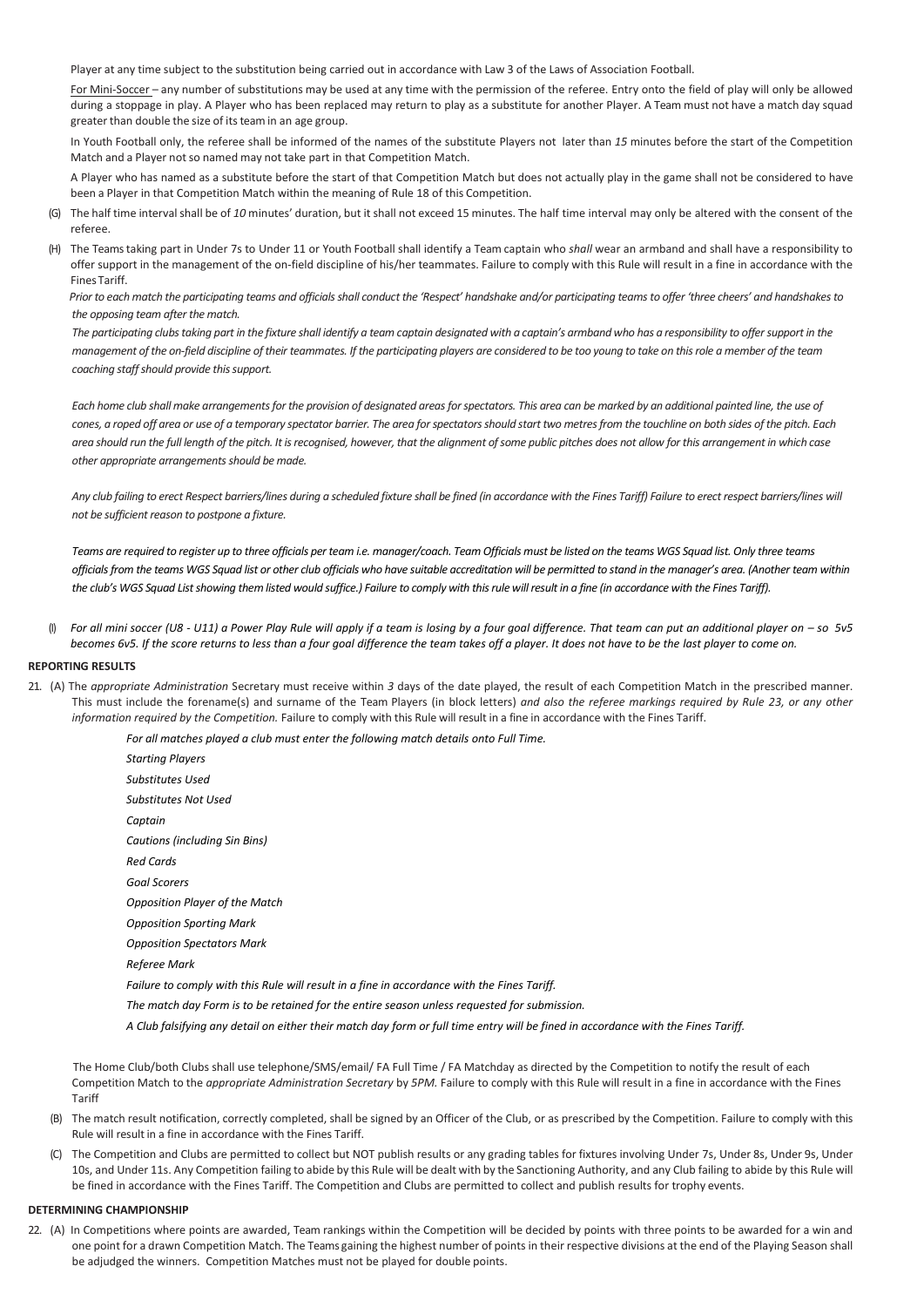In the event of two or more Teams being equal on points at the end of the Playing Season, rankings may be determined by a deciding match or matches played under conditions determined by the Management Committee, or the position shared.

- *(B) Not adopted by the KGLFL*
- *(C) Not adopted by the KGLFL*
- *(D) In the event of a Team withdrawing from the Competition before completing 75% of its fixtures for the Playing Season all points obtained by or recorded against such defaulting Team shall be expunged from the Competition table. For the purposes of this Rule 22 (D) a completed fixture shall include any Competition Match(es) which has been awarded by the Management Committee.*

#### **MATCH OFFICIALS**

- 23. (A) Registered referees (and assistant referees where approved by The FA or County FA) for all Competition Matches shall be appointed in a manner approved by the Management Committee and by the Sanctioning Authority.
	- (B) In cases where there are no officially appointed Match Officials in attendance, the Clubs shall agree upon a referee. An individual thus agreed upon shall, for that Competition Match, have the full powers, status and authority of a registered referee. Individuals under the age of 16 must not participate either as a referee or assistant referee in any open age competition and individuals under the age of 14 must not participate either as a referee or assistant referee in any Competition Match. Referees between the ages of 14 and 16 are only eligible to officiate in competitions where the Players' age band is at least one year younger than the age of the referee, for example a 15 year old referee may only officiate in competitions where the age banding is 14 or younger.

*Should the league be unable to appoint independent match officials, the following will apply, the home club in the first instance shall use a Qualified referee that they have already identified and confirmed his details to the leagues referee's secretary, should this person not be available, then a Qualified referee associated with the away club under the same conditions will be used. Failing this then both clubs must agree on a suitable person on the day and the details of that person should be notified to the leagues Referee's Secretary. Postponement is not an option any game not played may see one or both clubs charged with failing to fulfil a fixture. Clubs failing to comply with this procedure shall be fined in accordance with the Fines Tariff.*

- *(C) Where assistant referees are not appointed each Team shall provide a Club assistant referee. Failure to comply with this Rule will result in a fine (in accordance with the Fines Tariff) being imposed on the defaulting Club.*
- *(D)* The appointed referee shall have power to decide as to the fitness of the Ground in all Competition Matches and that decision shall be final, *subject to the determination of the Local Authority or the owners of a Ground, which must be accepted.*
- (E) Subject to any limits/provisions laid down by the Sanctioning Authority, Match Officials appointed under this Rule shall be paid a match fee in accordance with the Fees Tariff and travel expenses of *0* per mile / or inclusive of travel expenses.

*Referees Fee's*

 *Under 8's £20 per match Under 9's £20 per match Under 10s £20 per match Under 11 £20 per match Under 12's £30 per match Under 13's £30 per match Under 14's £30 per match Under 15's £30 per match Under 16's £30 per match Under 18's £40 per match*

Match Officials will be paid their fees and/or expenses by the home Club before/immediately after the Competition Match, unless otherwise ordered by the Management Committee. Failure to comply with this Rule willresult in a fine in accordance with the Fines Tariff.

- In the event of a Competition Match not being played because of circumstances over which the Clubs have no control, the Match Officials, if present, shall be entitled to *half fee plus expenses.* Where a Competition Match is not played owing to one Club being in default, that Club shall be ordered to pay the Match Officials, if they attend the Ground, their full fee and expenses. Failure to comply with this Rule will result in a fine in accordance with the Fines Tariff.
- (G) A referee not keeping his or her engagement,and failing to give a satisfactory explanation as to their non-appearance, may be reported to the Affiliated Association with which he or she is registered.
- (H) Each Club shall, in a manner prescribed from time to time by The FA, award marks to the referee for each Competition Match and the name of the referee and the marks awarded shall be submitted to the Competition on the prescribed form provided. Clubs failing to comply with this Rule shall be liable to be fined (in accordance with the Fines Tariff) or dealt with as the Management Committee shall determine.
- (I) The Competition shall keep a record of the markings and, on the form provided by the prescribed date each Season, shall submit a summary to The FA/County FA.
- (J) Not adopted by the KGLFL
- *(K) Match Officials shall be supplied, each season, with a copy of the Competition Rules free of charge.*
- *(L) Match Officials shall have undertaken a RESPECT briefing offered by The FA/County FA or the Competition.*

## *KG&LFL CUP COMPETITION RULES*

 *1. The entire control of the League Cup Competition shall be vested in the Management Committee. All Cup playing rules shall be as normal League Rules,*  except where indicated within these cup rules. Entry to the League Cup will be open to all teams. Entry to the Tina Marshal Cup is open to clubs as the *League Management committee decides.*

 *2. The trophies will be competed for annually by Clubs who are affiliated members of the League.*

 *3. All matches shall be played on the dates set by the Management Committee. Matches not played or completed on the designated date shall be reviewed or rearranged by the Management Committee.*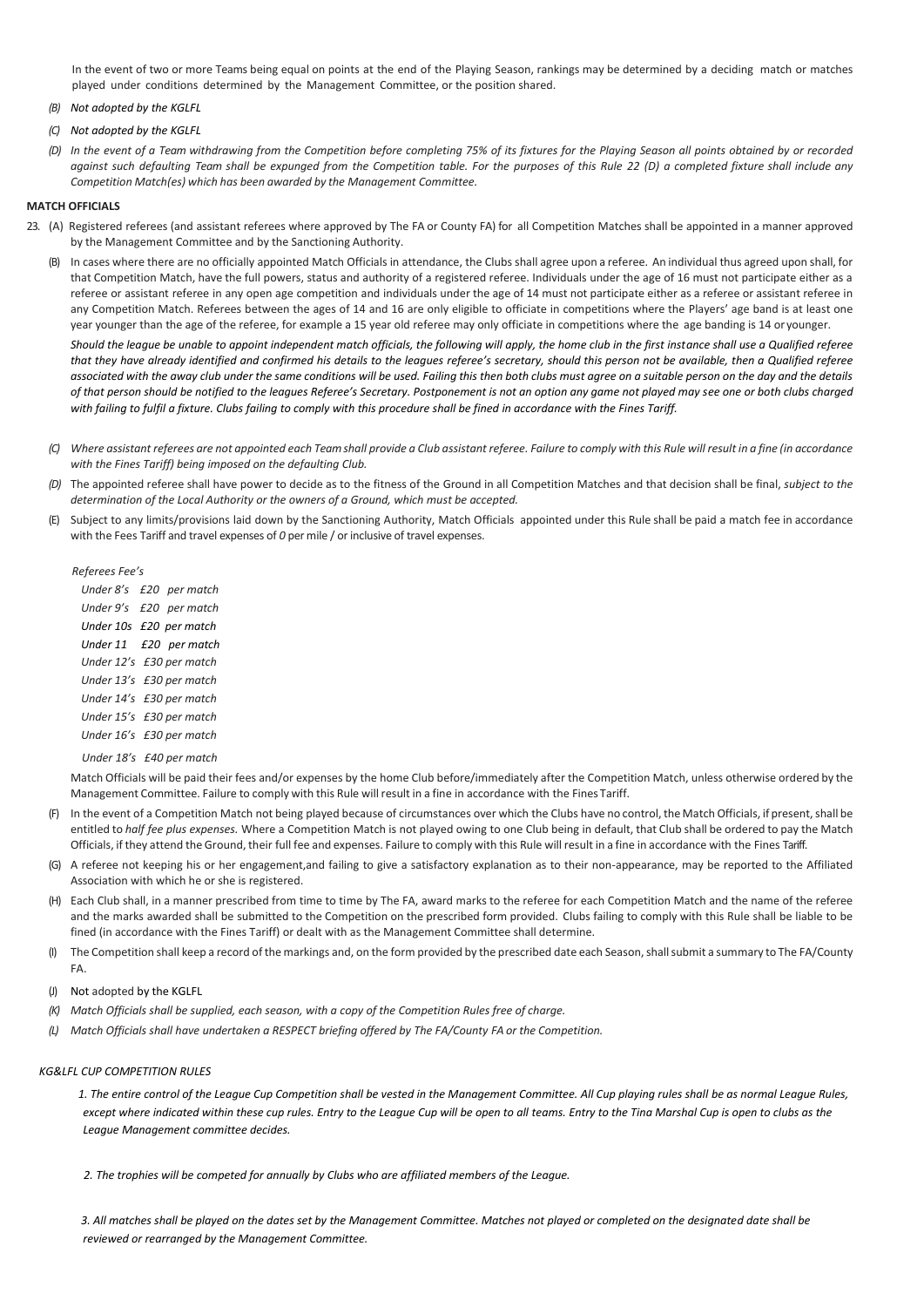*4. Players in a current season shall not be permitted to play for more than one team in any of the League Cup Competitions.*

With the exception of the Spring Shield competition where they can play only for the team they are currently registered with regardless of having *previously played for a different team in a different cup. Once they have played for that team in the Spring Shield they cannot play for another team in that competition.*

 *(i) No emergency registrations can be undertaken on a semi-final of a cup competition, a player must have been registered to their club for a minimum of 14 days prior to the semi-final to be eligible to play in a semi-final of a cup competition. (ii) All disputes on eligibility will be dealt with by the management committee.*

 *(iii) Clubs found guilty of fielding an ineligible player shall be removed from the Competition, their opponents being reinstated.*

 *5. The Management Committee shall have the power to disqualify any competing Club or player(s) who may have proved to the satisfaction of the Committee to be guilty of any breech of the Competition Rules.*

 *6. The draws for the cup competitions shall be conducted as the management committee decides. The first Club drawn is classed as the 'Home' team and they are responsible for reporting the result as per league rule 11(B) or confirm its postponement to the appointed person as advised by the league before 5.00pm on the day of the match.*

 *7. Any Club failing to play the Club against which it has been drawn within the time initiated to it, shall be adjudged to have lost the match and will be liable to a fine (in accordance with the Fines Tariff). At the Management Committee's discretion, defaulting Clubs may be refused entry to, or disqualified from, all Cup Competitions under the jurisdiction of the League in the current and/or subsequent season.*

 *8. Neutral registered Qualified Referees & Assistants where possible will be appointed to all Semi and Cup Final fixtures in a manner approved by the Management Committee. Notification of such appointments where possible will be made 7 days prior to each round of the Cup.*

 *9. The Final Cup Ties of the Competitions may be played at the same venue on the same day as directed by the Management Committee. All costs will be paid for by the KG&LFL League.*

*(i) Should a match result end in a draw after normal time, then extra time will take place. If, after extra time, the match remains a draw, then the match*  will be decided by the taking of kicks from the penalty mark, in accordance with the Laws of the Game. (5 penalties each, If still level then followed by *1 each until one team scores and the other doesn't*

 *(ii) Extra time details:*

- *Under 10 – will play 5 minutes each way*
- *Under 11 – will play 5 minutes each way*
- *Under 12 – will play 5 minutes each way*
- *Under 13 – will play 5 minutes each way.*
- *Under 14 – will play 5 minutes each way.*
- *Under 15 – will play 10 minutes each way.*
- *Under 16 – will play 10 minutes each way.*
- *Under 18 – will play 15 minutes each way.*

 *(iii)All Cups and trophies will be presented immediately after each match on Cup Final day.*

 *The Chairman, Secretary and Treasurer of the League shall be for all intents and purposes the legal owners of the Cups in trust for the donors.*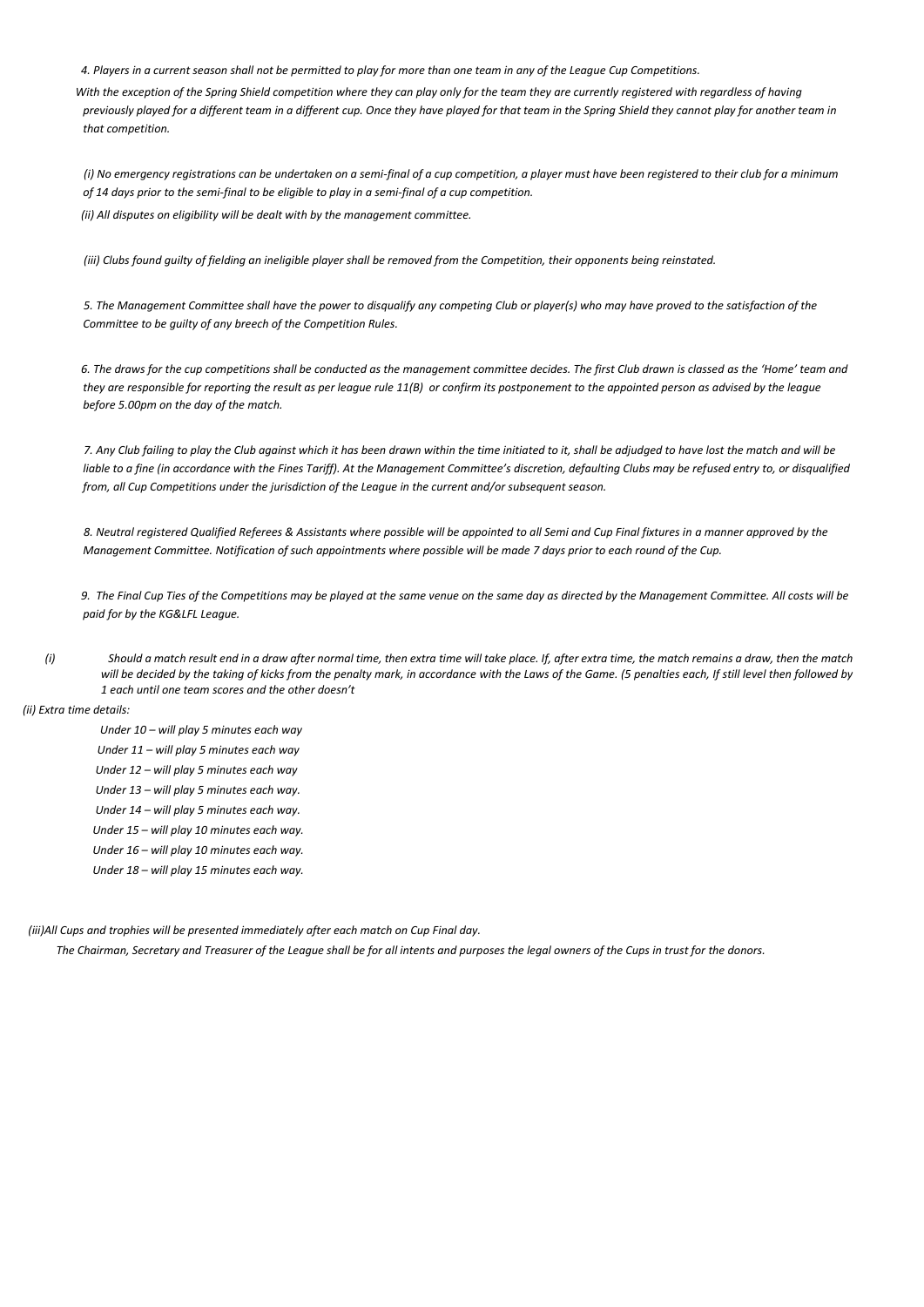# **SCHEDULE A**

| <b>FEES TARIFF</b> |                                |                                                |
|--------------------|--------------------------------|------------------------------------------------|
| <b>RULE NUMBER</b> | <b>DESCRIPTION</b>             | <b>MAXIMUM FEE</b>                             |
| 4(A)               | <b>CLUB ENTRY FEE</b>          | £50.00                                         |
| 4(B)               | CLUB/TEAM ANNUAL SUBSCRIPTION  | £150.00                                        |
| 4(C)               | <b>DEPOSIT</b>                 | £100.00                                        |
| 7 (C), 7(E)        | PROTEST/APPEAL FEES            | £25.00                                         |
| 18(D)              | <b>PLAYER REGISTRATION FEE</b> | £10.00 (per player)                            |
| 18 (H)             | <b>TRANSFER FEE</b>            | £10.00                                         |
| 23(E)              | <b>REFEREE FEES</b>            | As agreed with<br><b>Sanctioning Authority</b> |
| 23(E)              | <b>ASSISTANT REFEREE FEES</b>  | As agreed with<br><b>Sanctioning Authority</b> |

| <b>FINES TARIFF</b> |                                                                                                            |                                                          |
|---------------------|------------------------------------------------------------------------------------------------------------|----------------------------------------------------------|
| <b>RULE NUMBER</b>  | <b>DESCRIPTION</b>                                                                                         | <b>MAXIMUM FINE</b>                                      |
| 2(G)                | <b>FAILURE TO AFFILIATE</b>                                                                                | £100.00                                                  |
| 2(1)                | <b>FAILURE TO COMPLY WITH FA INITIATIVES</b>                                                               | £100.00                                                  |
| 2 (K)               | UNAUTHORISED ENTRY OF TEAMS INTO COMPETITIONS                                                              | £100.00                                                  |
| 3                   | FAILURE TO OBTAIN CONSENT FOR A CHANGE OF CLUB NAME                                                        | £30.00                                                   |
| 4 (C)               | <b>FAILURE TO PAY A DEPOSIT</b>                                                                            | £100.00                                                  |
| 4(E)                | FAILURE TO PROVIDE AFFILIATION NUMBER/DETAILS FORM                                                         | £100.00                                                  |
| 5 (E)               | COMMUNICATIONS CONDUCTED BY PERSONS OTHER THAN<br>NOMINATED OFFICERS                                       | £25.00                                                   |
| 6 (H)               | FAILURE TO COMPLY WITH AN INSTRUCTION OF THE<br>MANAGEMENT COMMITTEE                                       | £100.00                                                  |
| 6(1)                | FAILURE TO PAY A FINE WITHIN REQUIRED TIMEFRAME                                                            | <b>DOUBLE THE ORIGINAL</b><br><b>FINE UP TO £100.00</b>  |
| 8 (H)               | FAILURE TO BE REPRESENTED AT AGM                                                                           | £100.00                                                  |
| 9                   | FAILURE TO BE REPRESENTED AT SGM                                                                           | £100.00                                                  |
| 10                  | FAILURE TO SUBMIT THE REQUIRED WRITTEN AGREEMENT OR TO E25.00<br>NOTIFY CHANGES TO SIGNATORIES             |                                                          |
| 11(A)               | FAILURE TO PROVIDE NOTICE OF WITHDRAWAL BEFORE<br>DEADLINE                                                 | £100.00                                                  |
| 11 (B)              | FAILURE TO COMMENCE/COMPLETE FIXTURES                                                                      | £100.00                                                  |
| 13(A)               | FAILURE TO SUBMIT THE REQUIRED WRITTEN AGREEMENT<br>REGARDING THE TROPHY                                   | £25.00                                                   |
| 16(A)               | FAILURE TO HAVE THE REQUIRED INSURANCE                                                                     | £100.00                                                  |
| 16(B)               | FAILURE TO HAVE THE REQUIRED INSURANCE                                                                     | £100.00                                                  |
| 18 (A)              | FAILURE TO CORRECTLY REGISTER A PLAYER                                                                     | £40.00                                                   |
| 18 (B)(iii)         | FAILURE TO HAVE THE REQUIRED NUMBER OF REGISTERED PLAYERS<br>PRIOR TO THE PLAYING SEASON COMMENCING        | £25.00                                                   |
| 18 (F)              | REGISTERING OR PLAYING FOR MULTIPLE CLUBS OR<br>INACCURATE COMPLETION OF A REGISTRATION FORM               | £25.00                                                   |
| 18 (G)(ii)          | REGISTRATION IRREGULARITIES                                                                                | £100.00                                                  |
| 18 (K)              | <b>FAILURE TO PRODUCE PHOTO TEAM SHEET</b>                                                                 | £25.00                                                   |
| 18(M)               | FIELDING MORE THAN THE PERMITTED NUMBER OF PLAYERS<br>WHO HAVE PARTICIPATED IN SENIOR COMPETITIONS MATCHES | £100                                                     |
| 18 (N)(i)           | PLAYING AN INELIGIBLE PLAYER                                                                               | £100.00                                                  |
| 18 (O)(i)           | FAILURE TO GIVE PRIORITY TO SCHOOL ACTIVITIES                                                              | £50.00                                                   |
| 19                  | <b>FAILURE TO NUMBER SHIRTS</b>                                                                            | £10.00 (per shirt, up to an<br>aggregate maximum of £30) |
| 19                  | <b>HAVING NAMES ON SHIRTS</b>                                                                              | £10.00 (per shirt, up to an<br>aggregate maximum of £30) |
| 19                  | DELAYING KICK OFF TO DUE TO NO CHANGE OF COLOURS                                                           | £30                                                      |
| 20(A)               | DELAYING KICK OFF DUE TO FAILURE TO PROVIDE REQUIRED<br>EQUIPMENT                                          | £30.00                                                   |
| 20 (B)              | FAILURE TO PLAY MATCHES ON THE DATE FIXED                                                                  | £100.00                                                  |
| 20 (C)              | FAILURE TO PROVIDE DETAILS OF A FIXTURE                                                                    | £50.00                                                   |
| 20(D)               | PLAYING MATCH WITH LESS THAN REQUIRED NUMBER OF<br>PLAYERS                                                 | £100.00                                                  |
| 20 (E) (i) & (iii)  | <b>FAILURE TO PLAY FIXTURE</b>                                                                             | £100.00                                                  |
| 20 (H)              | NO CAPTAIN'S ARMBAND                                                                                       | £10.00                                                   |
| 20 (H)              | FAILURE TO HAVE A RESPECT BARRIER IN PLACE                                                                 | £25.00                                                   |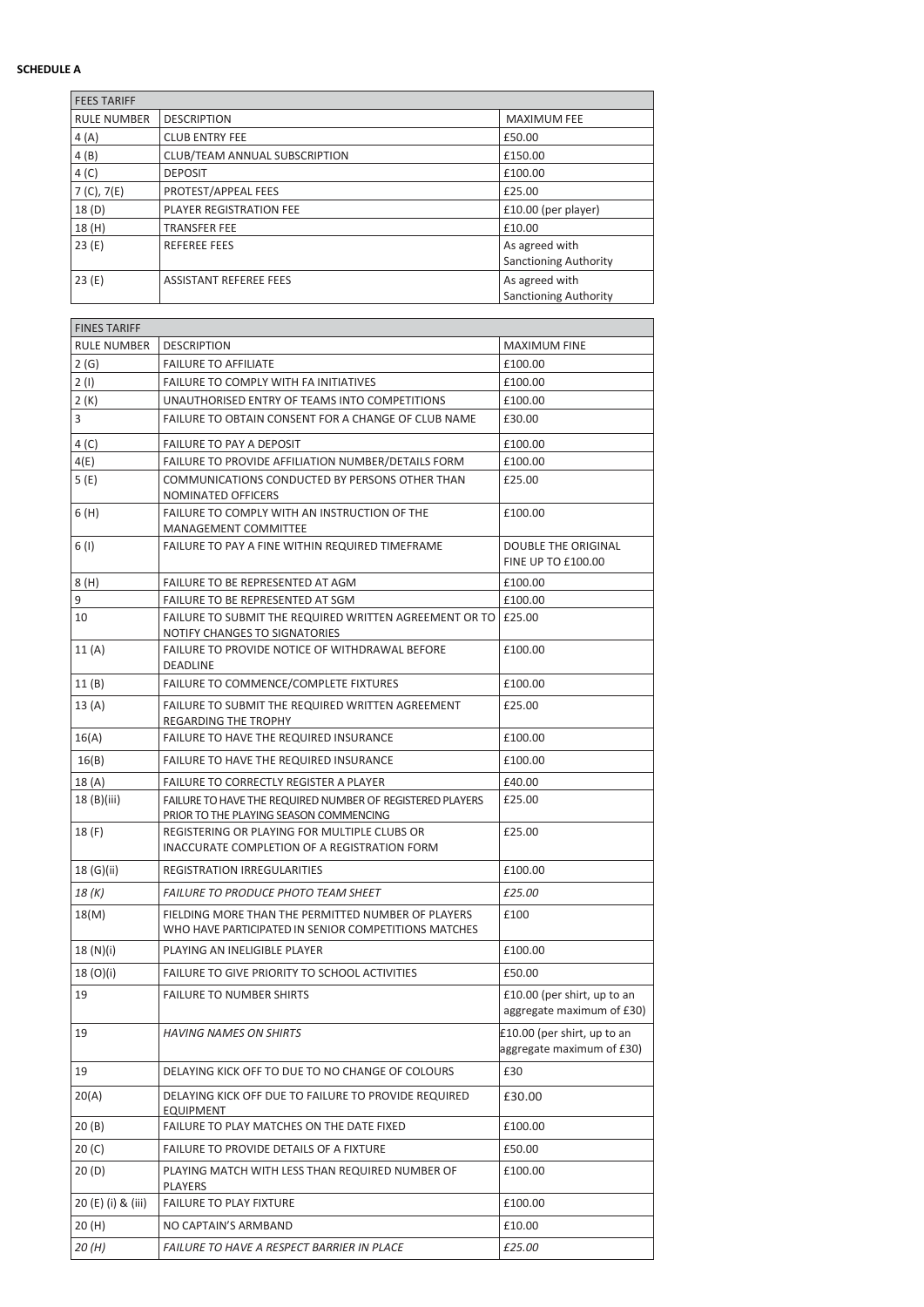| 21 (A) & 21 (C) | LATE RESULT NOTIFICATION FORM                                                                  | £20.00 |
|-----------------|------------------------------------------------------------------------------------------------|--------|
| 21(B)           | <b>FAILURE TO PROVIDE RESULT</b>                                                               | £20.00 |
| 21(D)           | PUBLISHING RESULTS/GRADING TABLES FOR FIXTURES INVOLVING £50.00<br>U7S. U8S. U9S. U10S OR U11S |        |
| 23(B)           | <b>FAILURE TO FOLLOW OFFICIAL APPOINTING PROCEDURE</b>                                         | £25.00 |
| 23 (C)          | <b>FAILURE TO PROVIDE CLUB ASSISTANT REFEREE</b>                                               | £25.00 |
| 23(E)           | FAILURE TO PAY MATCH OFFICIALS' FEES AND EXPENSES                                              | £25.00 |
| 23(F)           | FAILURE TO PAY MATCH OFFICIALS WHERE A MATCH IS NOT<br>PLAYED                                  | £25.00 |
| 23(H)           | <b>FAILURE TO PROVIDE REFEREE'S MARK</b>                                                       | £25.00 |
| Cup Rule 7      | <b>FAILURE TO FULFILL FIXTURE AT SET TIME</b>                                                  | £25.00 |

# **SCHEDULE B – INDEX**

Fines Tariff

| Rule 1  | Definitions                                                                             |
|---------|-----------------------------------------------------------------------------------------|
|         | <b>GOVERNANCE RULES</b>                                                                 |
| Rule 2  | Name and Constitution                                                                   |
| Rule 3  | Club Name                                                                               |
| Rule 4  | Entry Fee, Subscription, Deposit                                                        |
| Rule 5  | Management, Nomination, Election                                                        |
| Rule 6  | Powers of Management                                                                    |
| Rule 7  | Protests, Claims, Complains, Appeals                                                    |
| Rule 8  | <b>Annual General Meeting</b>                                                           |
| Rule 9  | <b>Special General Meeting</b>                                                          |
| Rule 10 | Agreement to be Signed                                                                  |
| Rule 11 | Continuation of Membership, Withdrawal of a Club                                        |
| Rule 12 | Exclusion of Clubs, Teams. Misconduct of Clubs, Officers, Players, Management Committee |
| Rule 13 | Trophy                                                                                  |
| Rule 14 | Alteration to Rules                                                                     |
| Rule 15 | Finance                                                                                 |
| Rule 16 | Insurance                                                                               |
| Rule 17 | Dissolution                                                                             |
|         | <b>MATCH RELATED RULES</b>                                                              |
| Rule 18 | <b>Qualification of Players</b>                                                         |
| Rule 19 | Club Colours                                                                            |
| Rule 20 | Playing Season. Conditions of Play, Times of Kick-Off. Postponements. Substitutes       |
| Rule 21 | <b>Reporting Results</b>                                                                |
| Rule 22 | Determining Championship                                                                |
| Rule 23 | <b>Match Officials</b>                                                                  |
|         | <b>SCHEDULE A</b>                                                                       |
|         | <b>Fees Tariff</b>                                                                      |